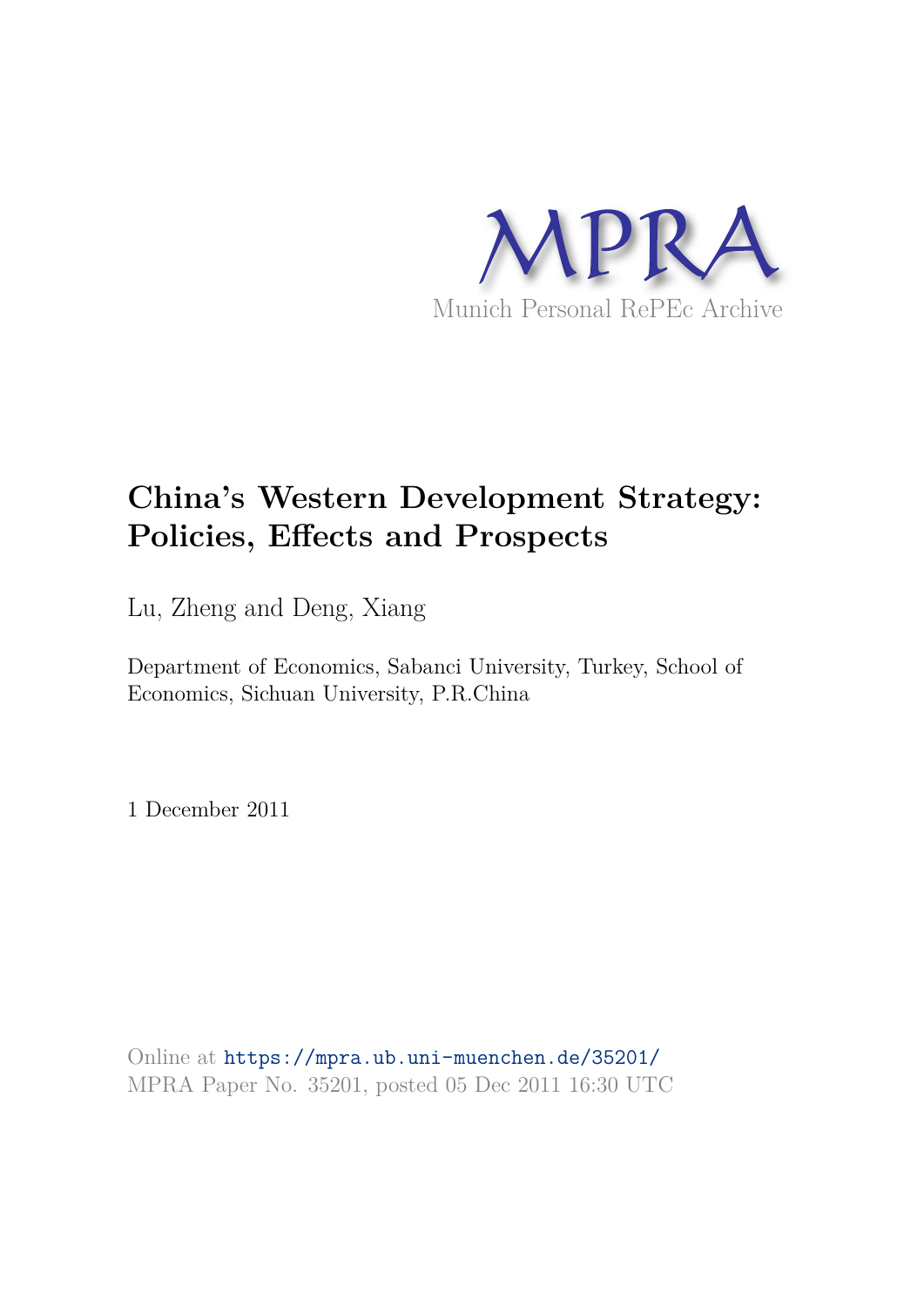## **China's Western Development Strategy: Policies, Effects and Prospects**

*Zheng Lu*, *Xiang Deng*

# **Abstract**

*China's Western Development Strategy (WDS) has been carried out since 1999 with remarkable achievements, whereby Western China also experienced a rapid and stable development during the past decade. This paper analyzes policy actions and effects of WDS. The findings indicate that Western China's economic development has experienced a dramatic reversion after implementation of WDS, which to a certain extent, proves that WDS has played a significant role in promoting western regions' development. This paper also reveals some key constraints on Western China's economic development and then offers a set of policy ideas for the next stage of Western development.* 

**Key words:** Western Development Strategy, Regional Policy, Policy effects, Western China

**JEL codes:** E62, R11, R58

 $\ddot{ }$ 

#### Ⅰ**. Introduction**

Ever since its founding in 1949 the People's Republic of China has adjusted its regional development strategy three times. The first stage (1949-1978) is known as *Balanced Development.* Its major property is to seek an absolutely balanced development. The second stage (1979-1991) is *Unbalanced Development* with a major property of preferentially developing regions with special advantages. The third stage is *Coordinated Development, whose* major properties are to promote the development of underdeveloped regions and reduce regional disparities.

Balanced Development Strategy was based on the ideas of balance, common wealth and "economy being subordinated to politics". National investment tended to favor central and western regions in this stage, meanwhile two "GO-WEST" campaigns were implemented as well. Statistics show that 58% of large and medium infrastructure projects were located in central and western regions from 1953 to 1980

 Zheng Lu (corresponding author), postdoctoral fellow, Department of Economics, Sabanci University, Istanbul, Turkey. Email: [Zheng@sabanciuniv.edu;](mailto:Zheng@sabanciuniv.edu) Xiang Deng, Professor, School of Economics, Sichuan University, Chengdu, Sichuan, P.R.China. Email: [dengxiang@scu.edu.cn.](mailto:dengxiang@scu.edu.cn) The authors are grateful for the financial support from the National Natural Science Foundation of China (No. 70773078 and 71173149).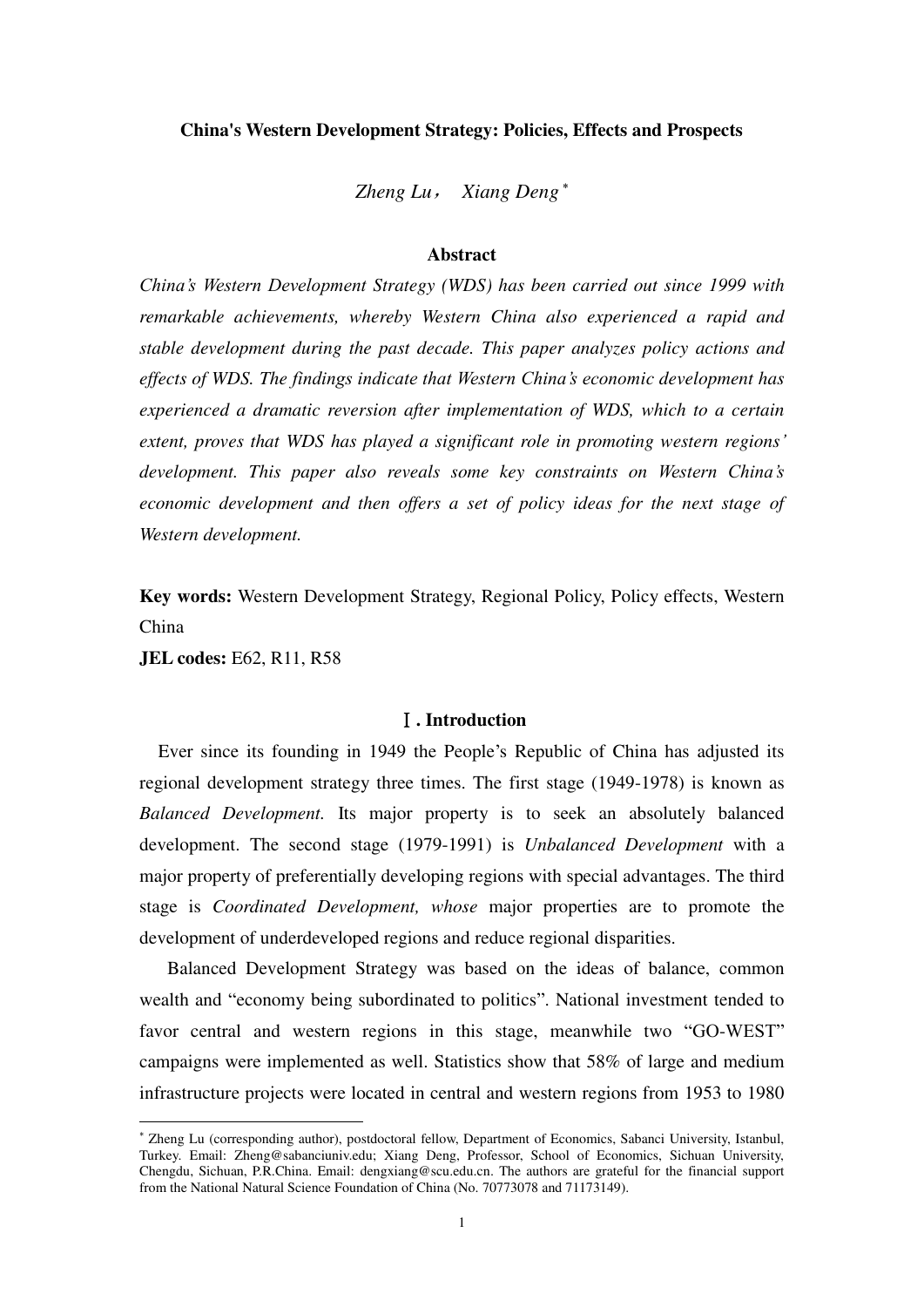(Lu and Deng, 2009). In this stage hinterland economy developed greatly, especially when the central government deployed a large number of heavy industries and military industries in western regions. However, such achievements were obtained at the cost of an overall loss of economic efficiency. A large number of resources were compulsorily allocated to western regions while industries in eastern regions suffered a sharp recession. In 1978 Unbalanced Development Strategy replaced Balance Development Strategy. [Preferential p](app:ds:preferential%20tax%20policies)olicies such as investment, structural reform and opening-up policies were implemented exclusively in certain eastern coastal regions. In this stage gross economy, especially economy in eastern regions grew rapidly. But only regions that were granted preferential policies obtained benefits from this open economy. Economic gap between coastal areas and hinterland gradually expanded and interregional conflicts were intensified dramatically. Reform and Opening-up have to be further pushed forward.

In 1991 and 1992 Coordinated Development Strategy and building up the market economy were conducted successively. The drive of opening-up gradually spread to hinterland. Areas along rivers, frontier as well as some provincial capital cities in hinterland were opened up in succession. Such an all-round opening-up not only enabled hinterland to obtain equivalent preferential policy supports but also put hinterland and coastal regions in an equal competitive environment (Gao and Tong, 2008). Coordinated development strategy and all-round opening-up policy played a positive role in western regions' economic development in 1990s. However policy of giving priority to coastal development in 1980s actually has helped eastern regions establish the advantage that other regions cannot match. Resources including foreign capital, hinterland capital and human capital flowed into and then concentrated in coastal regions. As a result, although central and western regions obtained an equal policy environment, their economic growth was much slower than that of eastern regions. Thus positive effects of opening-up policy in eastern regions were much greater than those in central and western regions in 1980s and 1990s (Guo, Lu and Gan, 2002). Regional disparities also exacerbated sharply from the early 1990s (Démurger, 2001; Chan and Wang, 2008; Fan and Sun, 2008; Fan, Kanbur and Zhang, 2010; etc.).

It was against such a background that China's central government proposed Western Development Strategy (WDS) in 1999 to accelerate western regions' development and reduce regional disparities. The State Council released a set of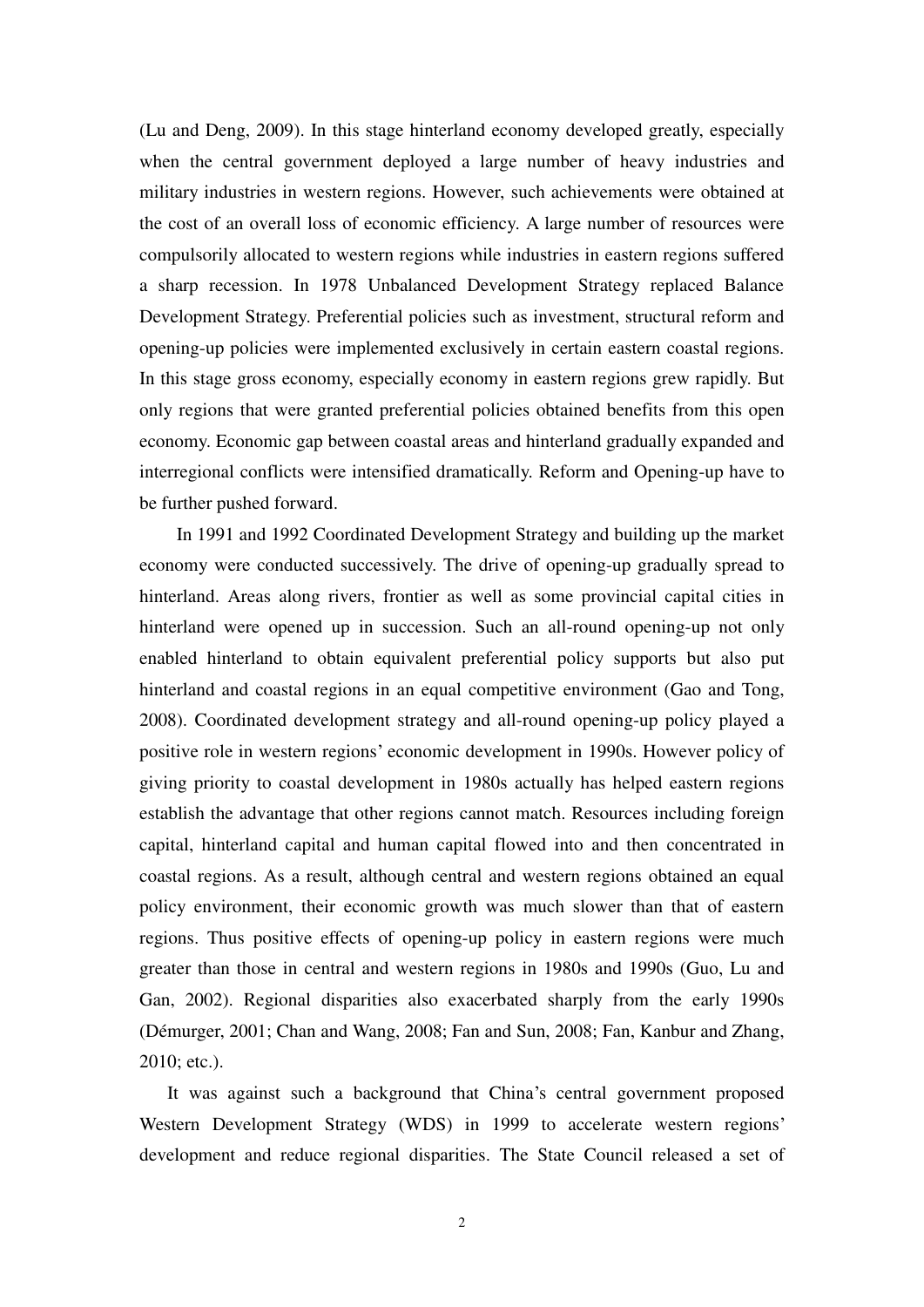policy measures of WDS in October 2000, marking the formal implementation of WDS. By 2010 WDS had been implemented for 10 years<sup>1</sup>. What happened in the past decade? What was the effect of WDS? and What should be done in the next stage? Answers to such questions are particularly important to the new round of western development. This paper will focus on these points following the logic of ―Policies-Effects-Problems-Suggestions‖. It will mainly analyze policy actions, economic outcomes and problems of western economic development in the first 10-years of WDS and then put forward some proposals<sup>2</sup>.

The rest of this paper is organized as follows: Part 2 reviews policies and [corresponding](app:ds:corresponding) actions; Part 3 analyzes the economic outcomes in the first 10-years development of western regions; Part 4 discusses key constraints on Western China's economic development; and the last part is proposals.

#### Ⅱ**. Policy Actions of Western Development Strategy**

According to the policy framework released by the State Council, relevant departments of central and local governments also issued some specific policies. These policies constitute a relatively complete policy system covering numerous fields of Western China's economic and social development. Here we will focus on major policy instruments and their actions of WDS.

#### **1. Fiscal Transfers and Tax Preference**

As one of the fiscal policy instruments, Intergovernmental Fiscal Transfers play an important role in WDS. The central government also enhanced its transfers to the local governments in Western China. Between 2000 and 2005 with a gradually increased scale general transfer payments to local governments in Western China accumulated to RMB404.4 billion, accounting for 52.6 percent of the total (Ye, 2006). Increase of total transfers (including general transfers and special transfers) also reflected that fiscal transfers of the central government tended to western regions. In

 $\overline{a}$ 

<sup>&</sup>lt;sup>1</sup>CPC Central Committee and State Council has promulgated a new policy paper which further improved and intensified policy measures in June 2010, key preferential policies validity was extended 10 years further.

<sup>&</sup>lt;sup>2</sup>Western regions or Western China refers to 12 provincial administrative regions including Inner Mongolia, Guangxi, Chongqing, Sichuan, Guizhou, Yunnan, Tibet, Shaanxi, Gansu, Qinghai, Ningxia and Xinjiang. Moreover, China mainland is divided into four parts in terms of the official economic regionalization at present. Besides Western China, other three regions are Eastern China (includes Beijing, Tianjin, Hebei, Shanghai, Jiangsu, Zhejiang, Fujian, Guangdong and Hainan), Central China (includes Shanxi, Anhui, Jiangxi, Henan, Hubei and Hunan) and Northeastern China (includes Liaoning, Jilin and Heilongjiang). This paper will follow this kind of classification.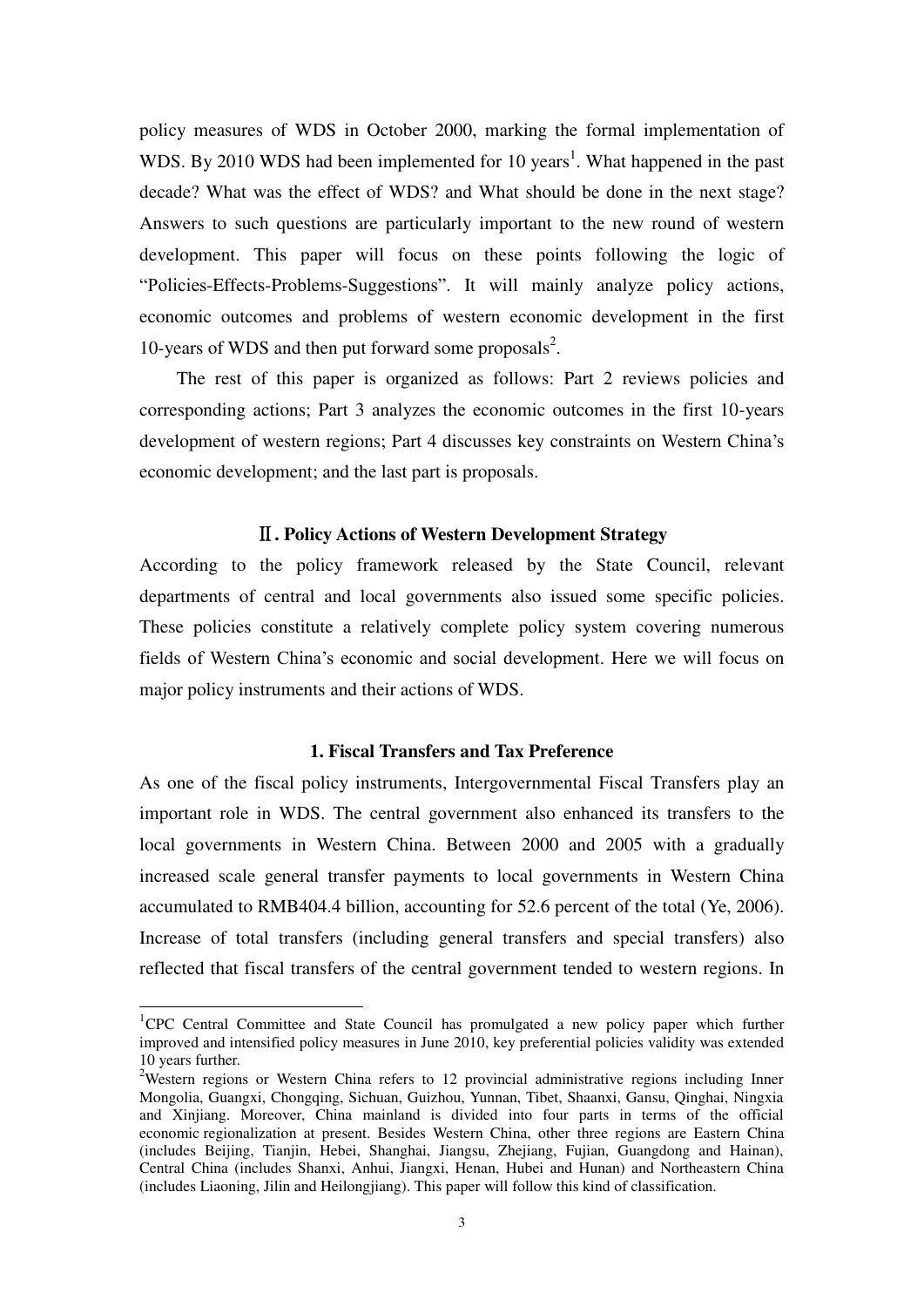1999, 29.01% of the central government's fiscal transfers were allocated to Western China while in 2010 this ratio reached 39.42%, indicating a significant rising trend, especially after implementing WDS.



of Finance, various issues).

**Figure 1: Transfers from Central Government of Western China**

Tax reduction and exemption are the most import preferential policies of WDS. Enterprise income tax reduction is of primary importance while reduction or exemption of business tax, stamp tax, value added tax and resource tax, etc. are supplementary measures. [Generally,](app:ds:generally%20speaking) preferential tax policies of WDS mainly contained: (1) For domestic and foreign-funded enterprises in Western China which belong to the category encouraged by the state, they can enjoy the 15% income tax rate. (2) For new enterprises of transportation, power, water conservancy, postal service, radio and television in Western China, domestic enterprises' income tax can be exempted in the first two years and reduced by half in the subsequent three years since the start of operation (known as the policy of "two-year exemption and three-year half deduction"). Foreign-funded enterprises can also enjoy the same policy since profit-making year if their operating period would exceed ten years. (3) For imported equipments used in the projects encouraged in western areas or in local [competitive industries,](app:ds:competitive%20industries) tariffs and import value added tax can be exempted except commodities otherwise defined by the state, to which such policies are not applicable. (4) For pilot RCC (rural credit cooperative) in Western China, income tax was exempted from Jan.  $1<sup>st</sup>$ , 2003 to the end of 2005. (5) For key infrastructure construction projects, government made corresponding special preferential tax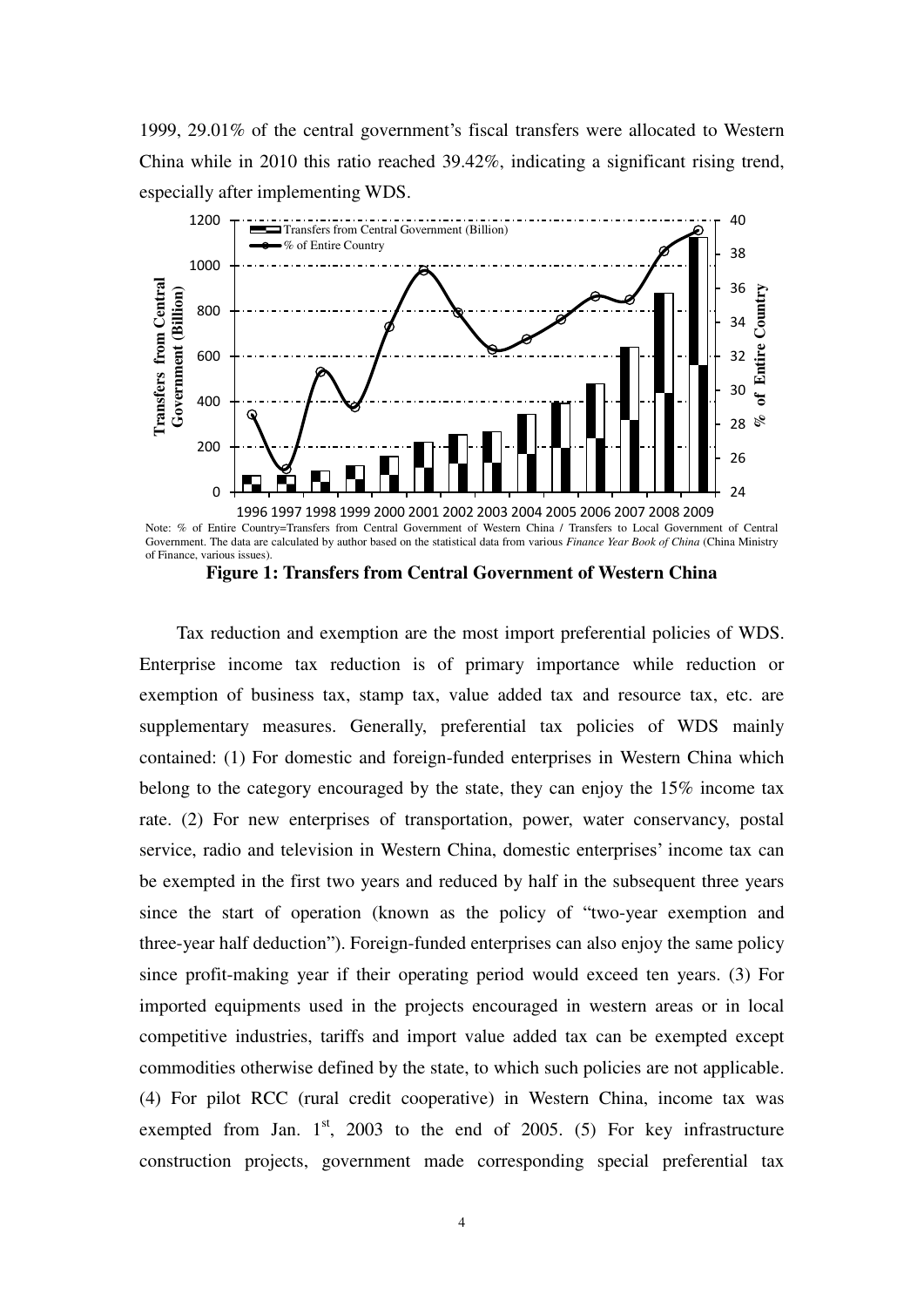policies. For example, during the construction of Qinghai-Tibet Railway almost all kinds of taxes generated by the project were exempted.

## **2. National Investment**

Since 2000 distribution of national key projects sponsored by national fiscal funds and national bonds tend to favor western regions, where in the past decade 143 key projects were commenced with a total investment of over RMB2,874.2 bn. Such projects cover the fields of infrastructure construction, ecological environmental protection, rural development, education, [medical treatment and public health](app:ds:Medical%20Treatment%20and%20Public%20Health), etc.

| Commencement<br>Year | Number of<br>Key Projects | Investment<br>(RMB Billion) | Major Areas of Investment                                                                                                                                                                                                                              |
|----------------------|---------------------------|-----------------------------|--------------------------------------------------------------------------------------------------------------------------------------------------------------------------------------------------------------------------------------------------------|
| 2000                 | 10                        | >100                        | Airport Construction, Infrastructure Construction of Western<br>Universities, "Returning Grain Plots to Forests" Project                                                                                                                               |
| 2001                 | 12                        | >200                        | Qinghai-Tibet Railway, West-East Electricity Transmission Project,<br>Highway Construction, "Return Grain Plots to Forests" Project, Urban<br>Infrastructure Construction                                                                              |
| 2002                 | 14                        | >330                        | West-East Gas Project I, Airport Construction, Water Pollution<br>Control of Three Gorges Reservoir Area, "Returning Grain Plots to<br>Forests" Project                                                                                                |
| 2003                 | 14                        | >130                        | Urban Infrastructure of Tibet and Xinjiang Municipality, "Returning<br>Farmland to Forests" Project , "Returning Grazing Land to<br>Grassland" Project, Rural Drinking Water Project, Rural Energy<br>Project, Ecological Immigration and Resettlement |
| 2004                 | 10                        | $\approx 80$                | Arterial highway construction, Regional Airports Construction,<br>Mining Engineering, Rural Infrastructure Construction                                                                                                                                |
| 2005                 | 10                        | >130                        | Railway Construction, Airport Construction, Mining Engineering<br><b>Infrastructure Construction</b>                                                                                                                                                   |
| 2006                 | 12                        | 165.4                       | Highway construction, Airport Construction, Mining Engineering<br>Infrastructure Construction, Hydropower Station Construction                                                                                                                         |
| 2007                 | 10                        | 151.6                       | Regional Airports Construction, Social Programs (Education, Public<br>Health, etc.)                                                                                                                                                                    |
| 2008                 | 10                        | 436.1                       | Highway Construction, Rural Road Construction and Reconstruction,<br>Airports Construction, West-East Gas Project II                                                                                                                                   |
| 2009                 | 18                        | 468.9                       | Railway Construction, Highway Construction, Airports Construction,<br>Water Infrastructure Construction, Power Infrastructure Construction                                                                                                             |
| 2010                 | 23                        | 682.2                       | Railway Construction, Airport Construction, Water and Power<br>infrastructure Construction                                                                                                                                                             |
| 2000-2010 Total      | 143                       | >2874.2                     |                                                                                                                                                                                                                                                        |

**Table 1: Key Projects Investment of Western Development by Year** 

Note: Collected and processed by author based on various bulletins of [Department of Western Region Development](http://en.ndrc.gov.cn/mfod/t20081217_252127.htm) at National

Development and Reform Commission.

From another perspective, increased state budget for investment in fixed assets also reflects the important role of government investment. From 2001 to 2010, average annual growth rate of state budget for investment in fixed assets in Western China was 30.76%, which was much greater than that in eastern, central and northeastern regions (22.22%, 26.64% and 27.14% respectively). State budget share of Western China also increased annually and was much greater than that of other regions. National bonds also played a significant role in WDS: about 40% of long-term national bonds were invested in western regions each year. According to statistic data, the central government assigned RMB341.4 billion bond-financed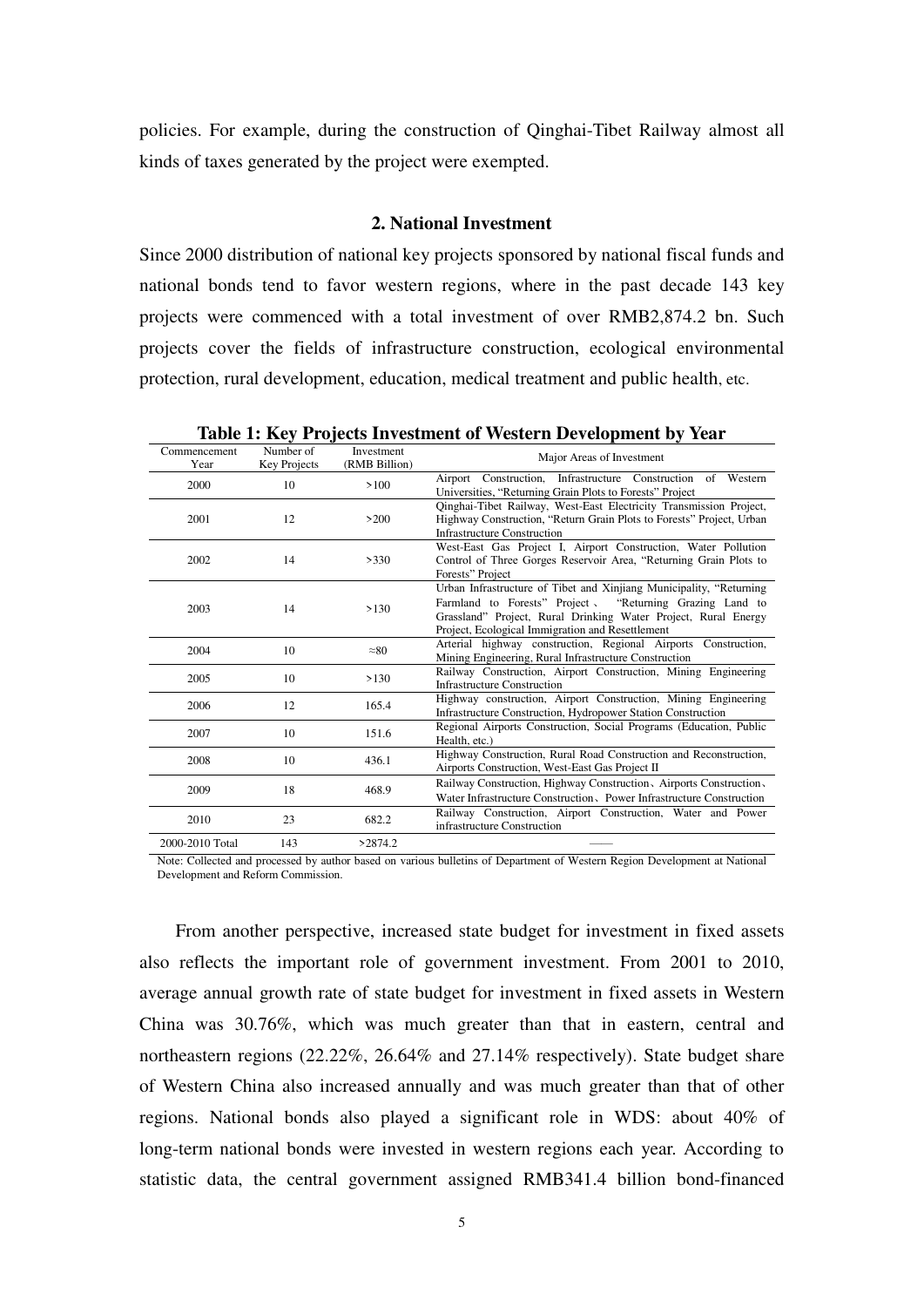projects fund to western regions from 2000 to 2005 (45.8% of total assigned funds). The share of long-term national construction bonds in western regions exceeded 1/3 of the total between 1999 and 2000, and 40% since 2001. Such bonds were mainly invested in the construction and improvement of infrastructure (Zhu, 2004; SIC, 2005; Ye, 2006). Moreover, local governments can apply for issuing local bonds from 2009. Provinces in Western China issued a total of RMB75.0bn local bonds in the same year.

**Table 2: Regional Distribution of State Budget in Funds for Investment in Fixed Assets** 

|      |                   |                  |                  | State Budget (RMB Billion) |                       | Proportion(%)                  |                  |                  |                  |                       |                                |  |
|------|-------------------|------------------|------------------|----------------------------|-----------------------|--------------------------------|------------------|------------------|------------------|-----------------------|--------------------------------|--|
| Year | National<br>Total | Eastern<br>China | Central<br>China | Western<br>China           | Northeastern<br>China | Not<br>Classified<br>By Region | Eastern<br>China | Central<br>China | Western<br>China | Northeastern<br>China | Not<br>Classified<br>By Region |  |
| 2000 | 159.41            | 40.75            | 32.90            | 41.33                      | 11.56                 | 32.87                          | 25.56            | 20.64            | 25.93            | 7.25                  | 20.62                          |  |
| 2001 | 205.23            | 50.21            | 37.74            | 52.57                      | 18.10                 | 46.61                          | 24.46            | 18.39            | 25.61            | 8.82                  | 22.71                          |  |
| 2002 | 253.36            | 45.09            | 43.42            | 86.72                      | 17.34                 | 60.79                          | 17.80            | 17.14            | 34.23            | 6.84                  | 23.99                          |  |
| 2003 | 210.32            | 51.33            | 40.82            | 81.35                      | 16.67                 | 20.16                          | 24.40            | 19.41            | 38.68            | 7.92                  | 9.58                           |  |
| 2004 | 325.50            | 80.39            | 65.21            | 109.40                     | 24.77                 | 45.74                          | 24.70            | 20.03            | 33.61            | 7.61                  | 14.05                          |  |
| 2005 | 415.43            | 99.74            | 82.51            | 136.45                     | 37.41                 | 59.32                          | 24.01            | 19.86            | 32.84            | 9.01                  | 14.28                          |  |
| 2006 | 467.20            | 98.42            | 101.92           | 154.77                     | 47.42                 | 64.67                          | 21.06            | 21.82            | 33.13            | 10.15                 | 13.84                          |  |
| 2007 | 585.71            | 129.82           | 142.88           | 188.11                     | 65.36                 | 59.53                          | 22.17            | 24.39            | 32.12            | 11.16                 | 10.16                          |  |
| 2008 | 795.48            | 186.90           | 194.87           | 263.16                     | 81.43                 | 69.12                          | 23.50            | 24.50            | 33.08            | 10.24                 | 8.69                           |  |
| 2009 | 1268.57           | 276.64           | 310.27           | 497.76                     | 123.09                | 60.80                          | 21.81            | 24.46            | 39.24            | 9.70                  | 4.79                           |  |
| 2010 | 1467.78           | 303.00           | 348.96           | 603.94                     | 127.65                | 84.23                          | 20.64            | 23.77            | 41.15            | 8.70                  | 5.74                           |  |

Source: Various issues of *China Statistical Yearbook* (China National Bureau of Statistics, various issues).

#### **3. Financial and Credit Support**

Capital shortage is a major constraint factor in western regions' development. In order to enrich development funds for WDS, governments and People's Bank of China (PBC) promulgated several measures to encourage financial institutions, especially national policy banks to augment loans for supporting western regions' development, encourage foreign banks to establish branches in West China, encourage private capital to participate in the construction of financial services institutions, and promote establishing and developing village banks, finance companies and rural fund cooperatives in western rural areas.

With the guidance and support of government policy, various financial institutions, especially state-owned commercial banks and policy banks increased their loan scale for western regions. By the end of 2010, loans balance of China Development Bank for West China reached RMB1008.19bn, accounting for 22.36% of its total loans, a remarkable increase compared with that in 2001 (i.e. 17.78%). The loan provided to Western China by Agriculture Development Bank of China, a major policy bank that mainly provides financial support for agriculture and rural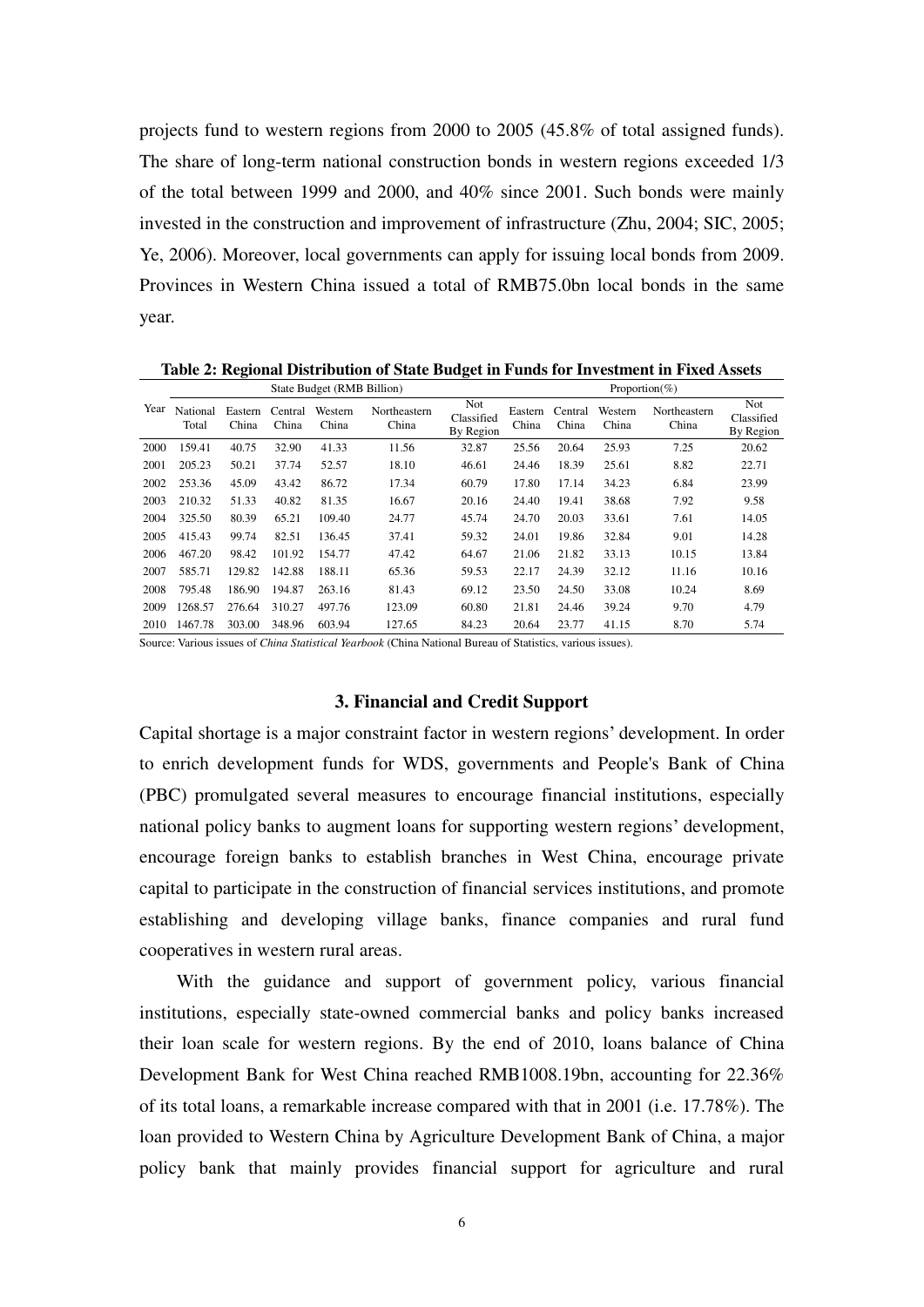development, reached RMB336.02bn in 2009, also a noticeable increase of its loan share in western regions compared with that at the beginning of WDS. Meanwhile other major state-owned commercial banks also increased their loans in western regions in a similar manner.

|      |             | Policy Banks |       |            | Four Major State-owned Commercial Banks |       |
|------|-------------|--------------|-------|------------|-----------------------------------------|-------|
|      | <b>ADBC</b> | $CDB*$       | ABC   | <b>CCB</b> | <b>ICBC</b>                             | ВC    |
| 1999 | 18.51       |              | 22.92 | 19.26      |                                         | 12.92 |
| 2000 | 18.30       |              | 23.67 | 18.68      |                                         | 12.52 |
| 2001 | 18.14       | 17.87        | 23.43 | 19.06      |                                         | 13.16 |
| 2002 | 17.55       | 19.14        | 22.83 | 18.89      |                                         | 13.62 |
| 2003 | 18.09       | 21.46        | 22.27 | 18.62      |                                         | 13.96 |
| 2004 | 18.15       | 22.47        | 22.18 | 18.42      |                                         | 13.96 |
| 2005 | 19.33       | 22.01        | 22.51 | 18.53      | 14.72                                   | 10.08 |
| 2006 | 19.61       | 22.14        | 22.15 | 16.34      | 14.69                                   | 10.00 |
| 2007 | 21.74       | 23.24        | 21.56 | 16.22      | 15.04                                   | 9.86  |
| 2008 | 22.36       | 21.62        | 21.23 | 16.76      | 16.02                                   | 10.52 |
| 2009 | 23.15       | 22.33        | 21.79 | 17.00      | 16.62                                   | 10.50 |
| 2010 |             | 22.36        | 21.97 | 17.00      | 16.82                                   | 11.11 |

**Table 3: Loans Balance Share of Western China in Major Banks**

Note: ADBC-Agriculture Development Bank of China, ABC-Agriculture Bank of China, BC-Bank of China, CCB-China Construction Bank, ICBC-Industrial & Commercial Bank of China, CDB-China Development Bank; \*CDB has been transformed into state-owned commercial bank in Dec. 2008. The data are from various issues of *Almanac of China's Finance and Banking* (Research Bureau of The People's Bank of China, various issues) and annual reports of banks.

#### **4. Guiding Policy**

Guiding policies are supplementary policy instruments. The Chinese government employed four types of guiding policies in WDS: (1) guidance to investment of foreign and private capital; (2) incentive mechanism to encourage high-level talents to work in western regions; (3) window guidance to financial institutions to augment loans support and (4) policy to encourage eastern developed regions to provide aids to western regions.

In 2002, NDRC (National Development and Reform Commission) promulgated *Several Opinions on Promoting and Guiding Private Investment*, which suggested local governments vigorously support private investment in high-tech projects. NDRC also released *Catalogue of Priority Industries for Foreign Investment in the Central-Western Region* (First version was released in 2000, then revised in 2004 and 2009) to guide investment of foreign capital. In 2002 the Central Committee of the Communist Youth League of China (CYLC) and Ministry of Education (MOE) jointly launched *"Go West College Graduates Volunteer Program"*, in which every year college graduates were recruited as volunteers to work in western backward areas for one to two years, mainly in the fields of education, health care and poverty reduction.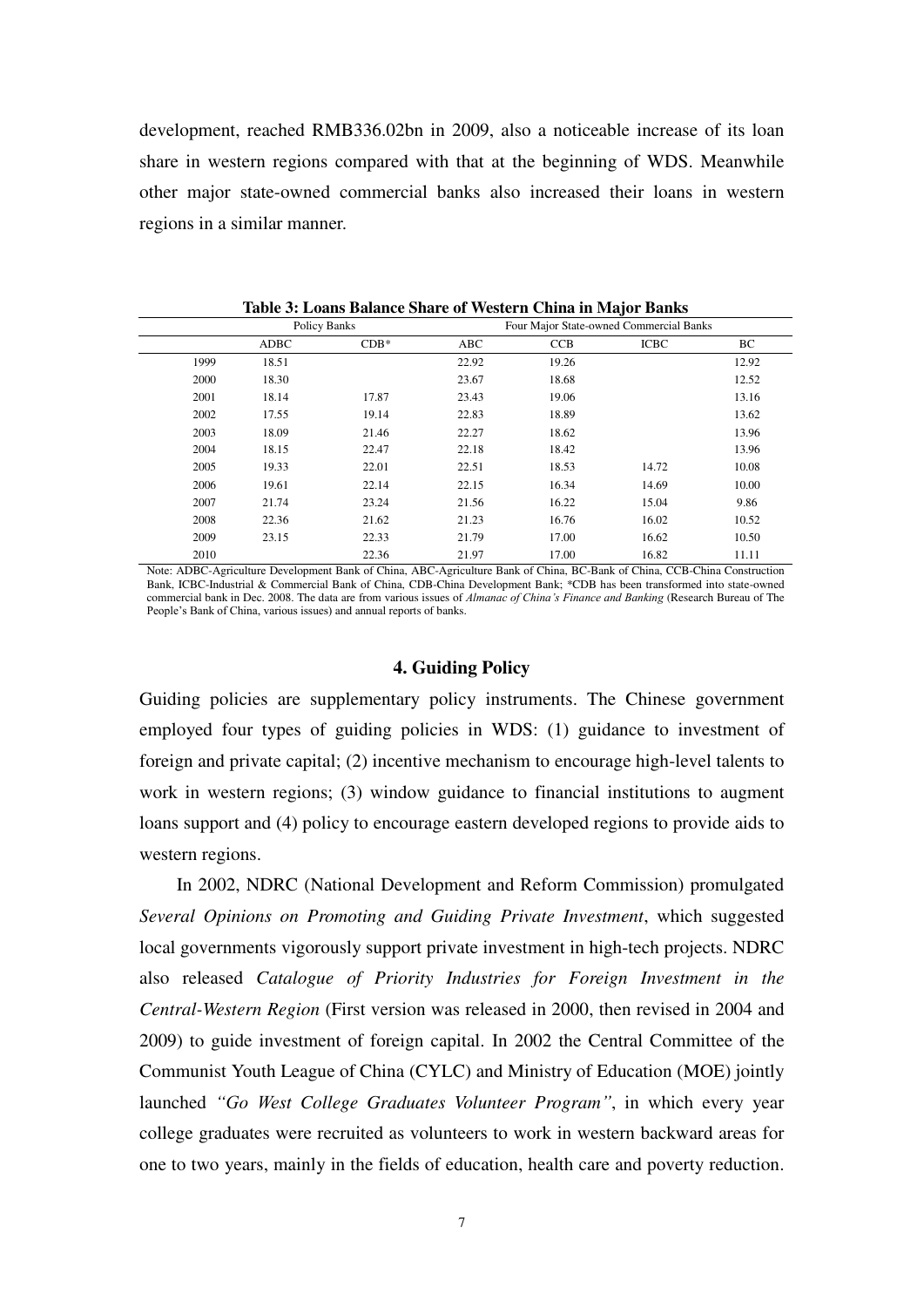Between 2003 and 2010 this program accumulatively recruited more than 90 thousand volunteers to service in west regions. Sponsors also encourage college students to obtain employment in western regions after graduation. In 2002 the central government formulated and implemented a *Ten-Year Plan for Developing Talented People in the Western Region.* The main ideas of the Plan were to mobilize all forces of eastern regions and large cities in western regions to help develop education in poor regions in Western China, strengthen personnel exchanges and interaction between Eastern and Western China, and to dispatch outstanding functionaries from central, eastern and midland governments to work in western areas or to exchange functionaries between governments in various areas. Official data showed that in the past decade 3,528 functionaries from western local governments were assigned to work in central and eastern local governments temporarily as the means to improve their administrative ability.

#### **5. Interregional Mutual Aid Promotion Policy**

There are two types of interregional mutual aid promotion policies. The first one is called *Hand-in-Hand Aid* (HHA) or *Counterpart Support* policy. HHA is defined as that in order to promote the development of a region or an industry, government formulates a pairing mutual aid relationship or partnership between different regions or industries based on each other's advantage (TGPCC, 2001). To some extent HHA policy is a compulsory measure, whereby the central government will consider opinions of local governments but has the final saying in "who aids who" and "how to aid". Aid fields of HHA involve various aspects of economic and social development, such as infrastructure construction, education, industrial development, technical assistance and direct capital investment. Up to now China has implemented four large HHA programs and all beneficiaries are in Western China, namely, Three Gorges reservoir area, Tibet, Xinjiang and Earthquake Hit Areas in Sichuan.

The second one is *East-West Interaction* (EWI) policy, which is defined as that in accordance with market rules, economic entities from eastern regions and western regions jointly promote cross-regional flow of production factors through exercising their comparative advantages and eventually achieve the goal of optimizing national distribution of productive forces (Cao, 2007). EWI was first proposed in 2005 and the official policy was released in 2007. Although East-West interaction has always been in the manner of self-promoting and self-enforcing through [market](app:ds:market%20mechanism)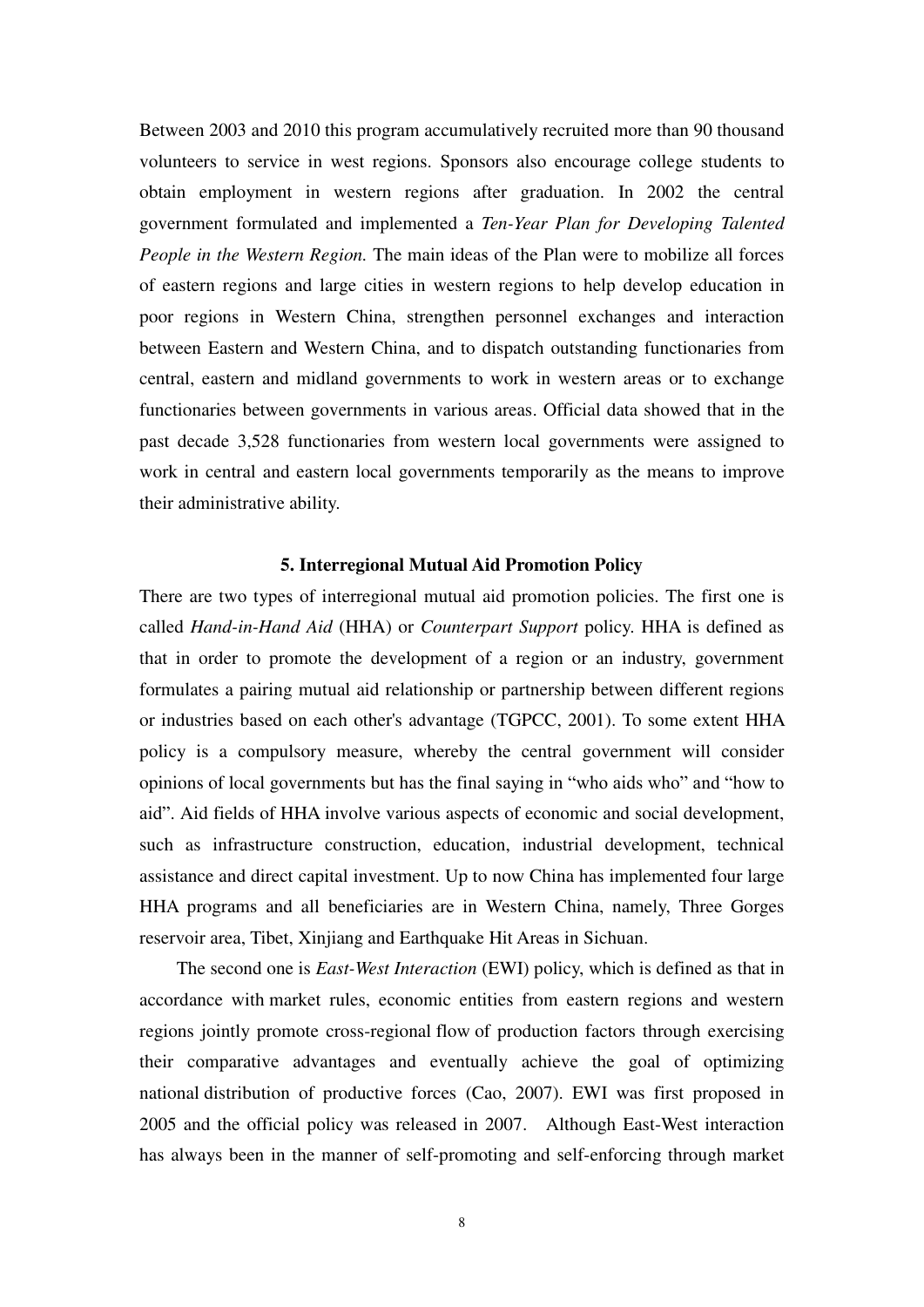mechanism, this was the first time that it was promoted by central government as an official policy. Obviously there are essential differences between HHA and EWI by definition. EWI is based on voluntary action of eastern regions and central government mainly encourages enterprises in eastern regions to invest in western regions.

# Ⅲ**. Economic Outcomes of the First Stage Development**

Achievements of WDS can be reflected in various fields, such as economic development, infrastructure, education, ecological and environmental protection, etc. This paper just focuses on economic development and residents' income, because the most important goal of WDS is to promote economic development and reduce regional disparities. Furthermore it is necessary to study whether economic outcomes exactly reflect the effect of policy actions.



Note: Real GDP is the summation of real GDP of every provincial administrative region, i.e. we calculate the real GDP of every region using local nominal GDP and CPI(1978=100) at first, and then sum by region to get real GDP of Eastern, Central, Western and Northeastern China. The data are from various issues of every region's *statistical yearbook* especially the yearbook in 2011 which is the newest issue and the data also have been updated based on the newest *National Economic Census*, following indicators are from the same data sets unless we note expressly.



China's economic growth was very fast after implementing Reform and Opening-up strategy in 1978. It began to enjoy a rapid and stable growth especially after 1992 when China started transforming its planned economy into a market one. Average annual growth rate of China's GDP reached 10.12% between 1979 and 2010 while those of Eastern, Central, Western and Northeastern areas reached 10.79%, 9.98%, 9.57% and 8.5% respectively. Before implementation of WDS economic growth of western regions was much slower than that of other regions. However since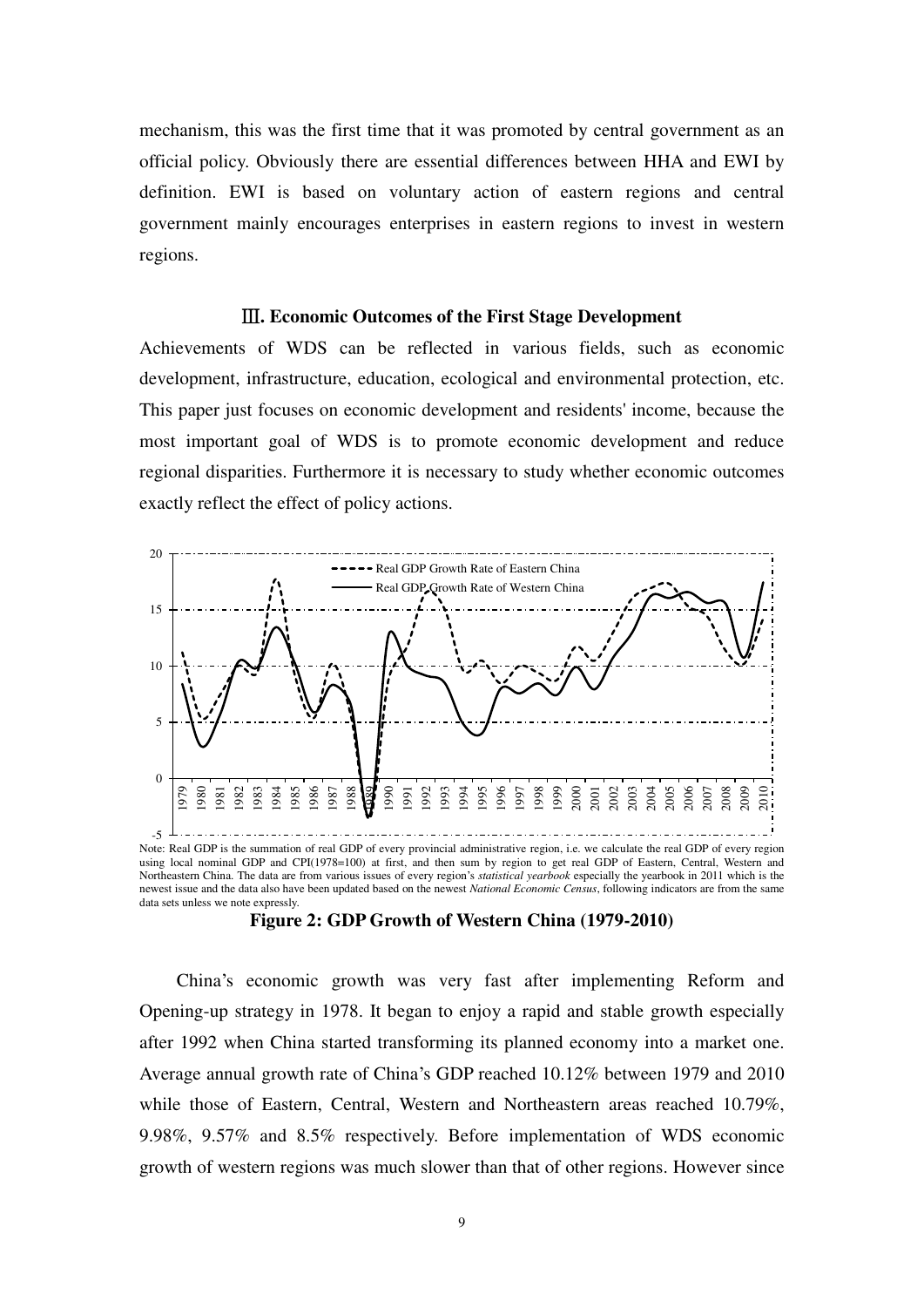WDS was adopted western economy has entered a period of fastest growth with an average annual growth rate of 13.58% between 2000 and 2010, exceeding the growth of Central and Northeastern China. Since 2006 Western China's economic growth surpassed Eastern China and finally became the fastest growth region.

Rapid economic growth after implementation of WDS eventually led to a reversion of GDP share. In 1980s Nominal GDP share of Western China maintained around 20%, and then reduced rapidly from early 1990s. In 2003 it dropped to 17.09%. However it began to ascend recently and reached 18.63% in 2010.



**Figure 3: GDP Share of Western China in National GDP(1979-2010)** 

GDP per capita of Western China grew much faster after WDS. From 1991 to 2000 average annual growth rate of real GDP per capita was only 6.6%, then it rose to 13.26% from 2001 to 2010. Western China's ratio of GDP per capita to national GDP per capita ended descending trend and started to move up after WDS. It rose from 61.24% in 2000 to 71.28% in 2010. Moreover GDP per capita of Western China has exceeded US\$3000 in terms of current prices and exchange rate.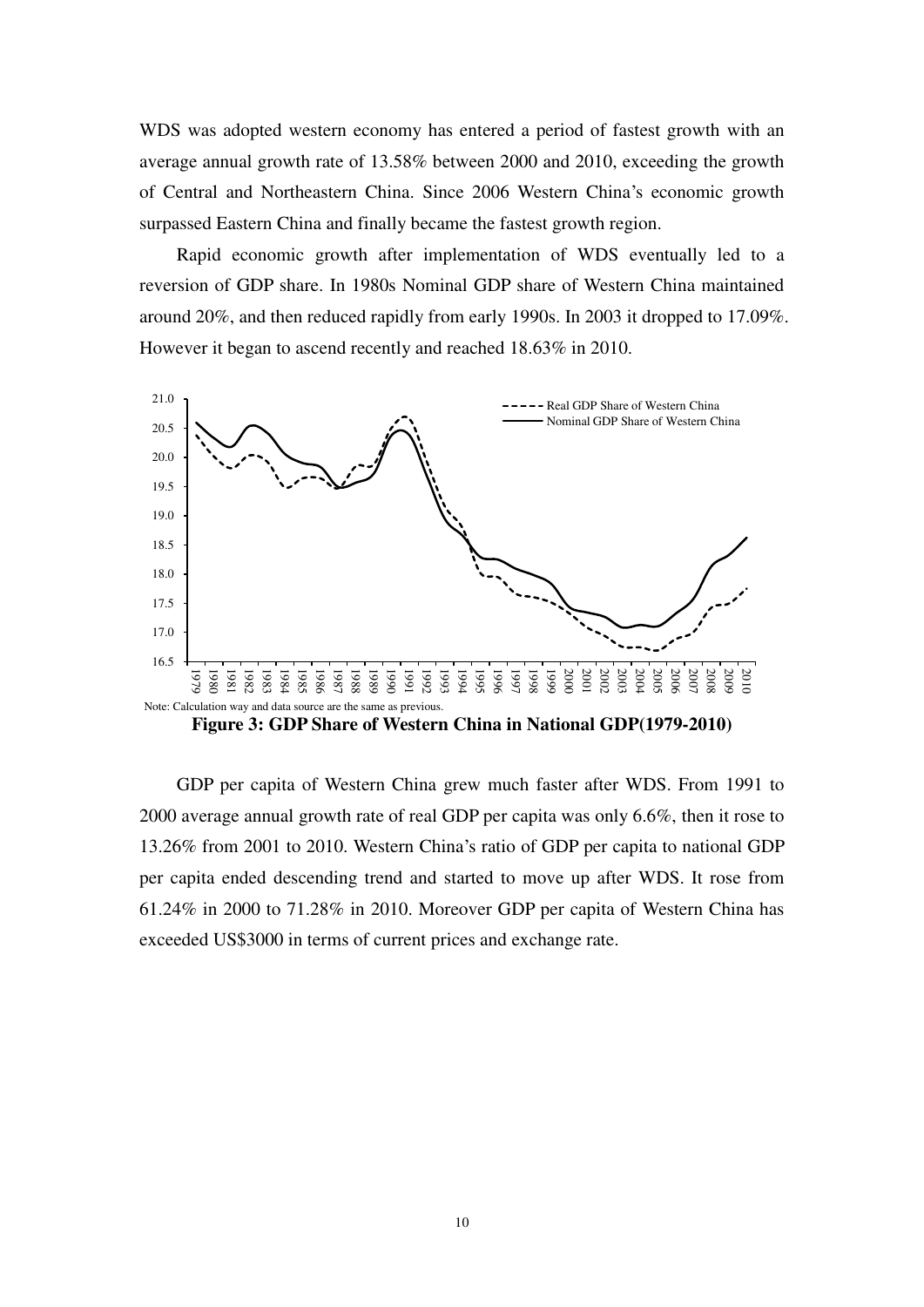

**Figure 4: Real GDP Per Capita Growth of Western China(1979-2010)** 

Optimization of industrial structure is an important indicator of economic development. Theoretically, industrial structure shows a share descending trend of primary industry and an ascending trend of secondary and tertiary industry, and share of tertiary industry will increase rapidly after economy developing to a certain level. This law has been reflected definitely in the process of economic development in developed countries. Adjustment process of industrial structure in Western China also corresponds to this classic law, i.e. share of primary industry declined sharply in the past three decades and that of tertiary industry increased significantly. Nevertheless, share of secondary industry dropped in 1980s and then rose up especially after WDS. Combining with the trend of economic growth, it's easy to find that the rapid growth after WDS was mainly driven by the growth of industry (e.g. mining and manufacturing) output. In 2000 value-added share of industry in national total was only 13.65%, but it reached 21.35% in 2010. Value-added share of industry in GDP also increased sharply after WDS (42.19% in 2010).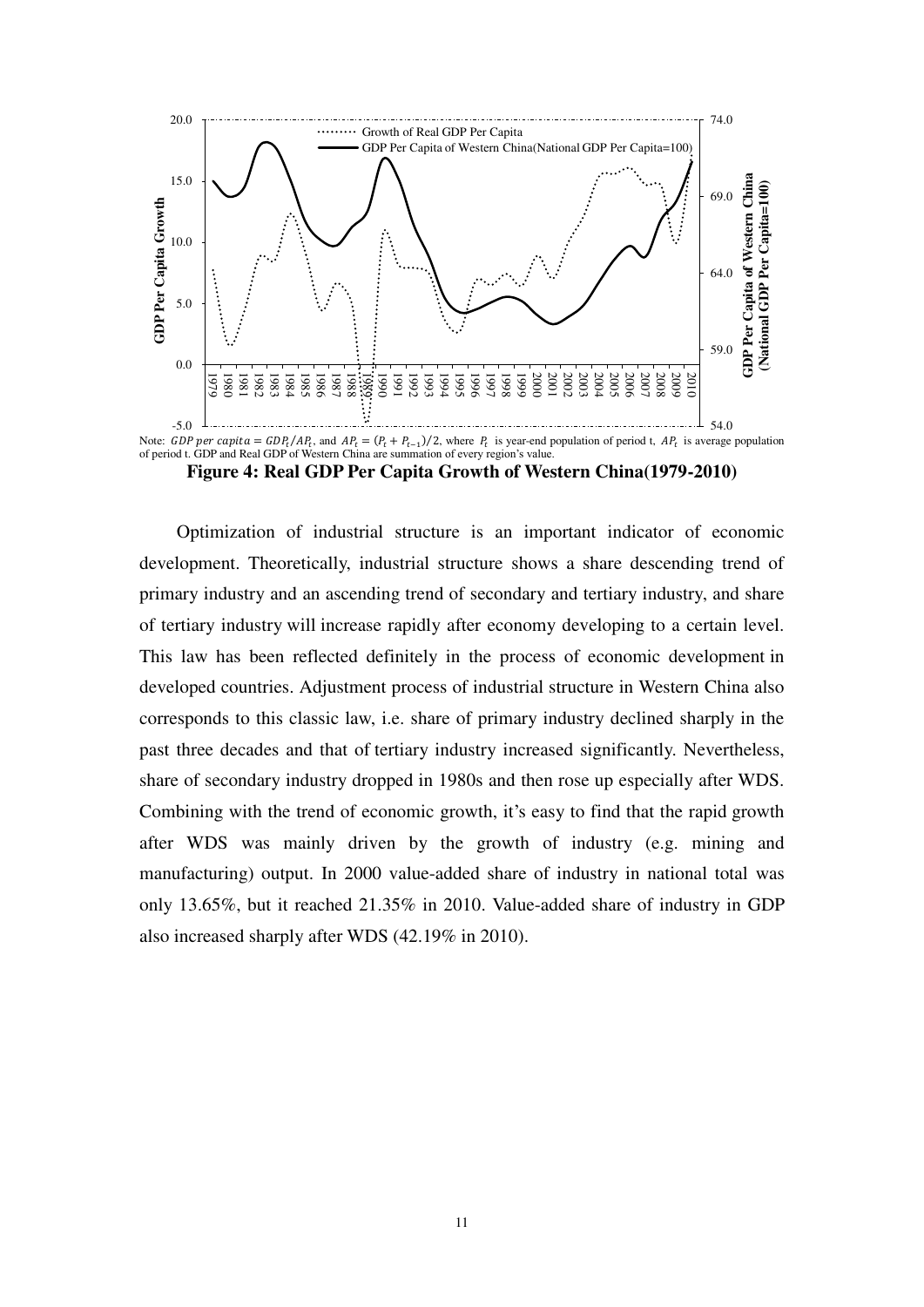

**Figure 5: Industrial Structure of Western China(1978-2010)** 

Globalization is an inevitable trend of economic development. China did not obtain its due benefits from open economy before reform and opening-up strategy. In the past three decades international trade became the main driving factor of China's economic growth while FDI also contributed a lot (Graham and Wada, 2001; Whalley and Xin, 2010). Starting in early 1990s, degree of dependence on foreign trade began to rise year by year. Trade dependence index (TDI) increased from 32.86% in 1993 to 60.26% in 2006 and recently, it decreased significantly due to the global crisis starting in 2007 (46.07% in 2010). Actual utilized FDI increased from less than US\$3.5bn in 1990 to over US\$105.7bn in 2010, an average annual growth rate of 18.6%. On the contrary, Western China's foreign trade and economic cooperation lagged far behind other regions because of delayed opening-up, backward infrastructure, weak economic foundation as well as other negative local conditions. Fortunately things began to improve significantly in recent years. TDI exceeded 10% in 2003, rose to the highest 13.12% in 2007 and then dropped again to 10.61% in 2010 due to the global financial crisis. Inward FDI also grew rapidly after WDS. It was less than US\$2.0bn in 1999, merely accounting for 4.87% of the nation's total. In 2010, it reached US\$20.81bn and the share rose to 19.68%.

**Table 4: Degree of Dependence on Foreign Trade (TDI, %)**

|      | China | W-C   | IM          | GX    | CO.   | SC. | GZ   | YN    | TB    | SX    | <b>GS</b> | OН   | NX    |       |
|------|-------|-------|-------------|-------|-------|-----|------|-------|-------|-------|-----------|------|-------|-------|
| 1993 | 32.86 | 10.18 | 11.43       | 15.75 | 10.85 |     | 5.80 | 8.70  | 20.02 | 13.70 | 7.75      | 6.00 | 8.68  | 13.08 |
| 1994 | 44.64 | 14.55 | 12.75 23.34 |       | 16.22 |     | 7.99 | 14.71 | 29.94 | 17.73 | 10.54     | 9.61 | 10.66 | 18.18 |
| 1995 | 40.55 | 13.00 | 12.80       | 18.74 | 13.50 |     | 9.79 | 15.77 | 28.23 | 15.92 | 11.48     | 7.88 | 11.44 | 15.04 |
| 1996 | 35.39 | 9.61  | 8.19        | 11.82 | 11.36 |     | 7.15 | 12.05 | 21.24 | 12.46 | 7.03      | 9.26 | 9.16  | 10.97 |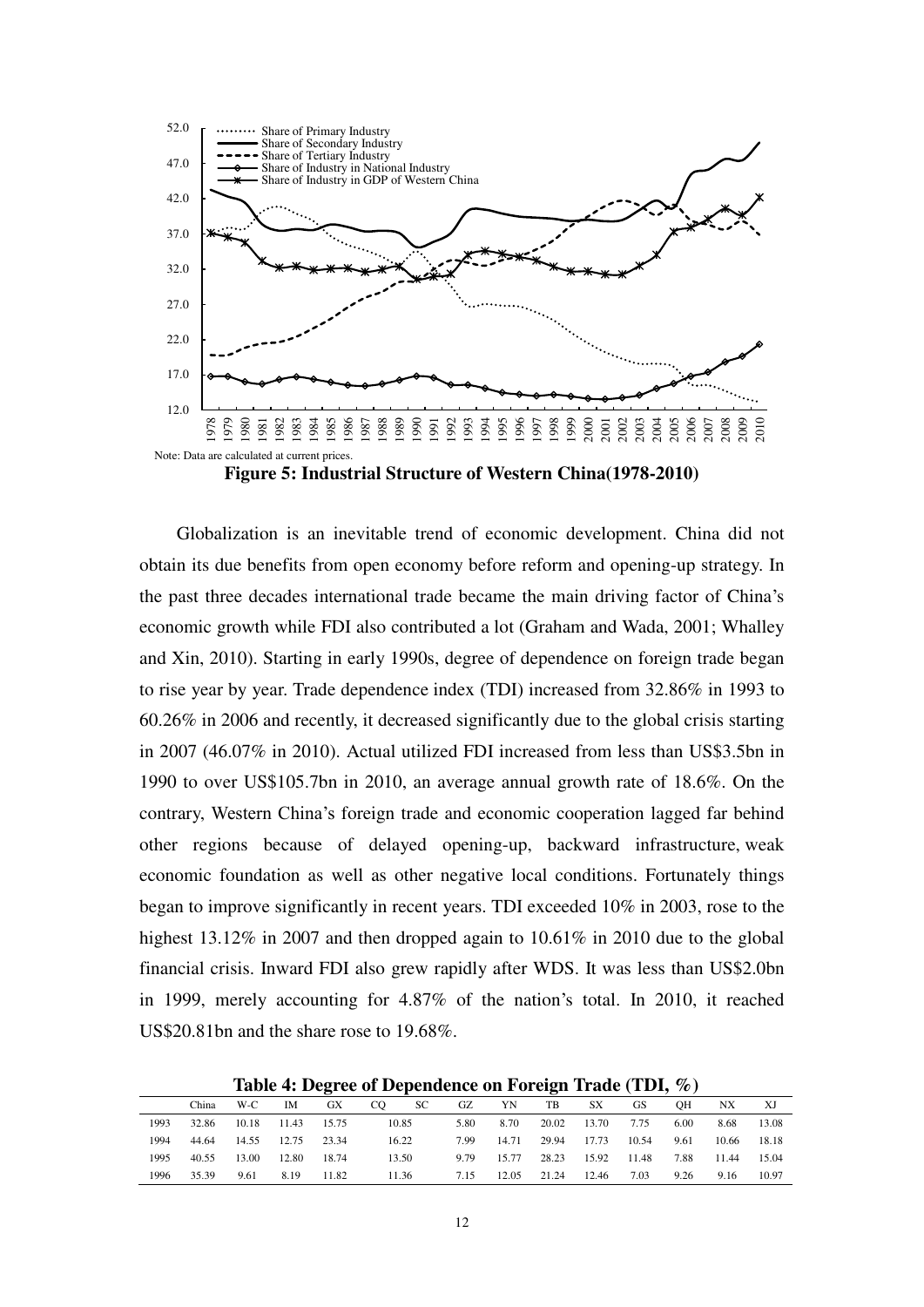| 1997 | 35.10 | 8.05  | 6.96  | 11.33 | 8.12  | 5.53  | 7.47  | 8.04  | 15.50 | 10.39 | 5.39  | 6.25  | 9.98  | 10.05 |
|------|-------|-------|-------|-------|-------|-------|-------|-------|-------|-------|-------|-------|-------|-------|
| 1998 | 32.31 | 7.75  | 6.10  | 10.34 | 5.61  | 5.70  | 6.53  | 7.18  | 8.17  | 12.01 | 5.19  | 6.68  | 10.19 | 12.64 |
| 1999 | 33.70 | 7.84  | 7.59  | 7.85  | 6.59  | 6.20  | 6.00  | 7.51  | 12.91 | 10.79 | 4.87  | 6.53  | 12.60 | 14.19 |
| 2000 | 39.71 | 8.94  | 12.83 | 9.09  | 8.56  | 5.85  | 7.14  | 7.76  | 10.47 | 10.96 | 5.44  | 7.11  | 14.93 | 15.70 |
| 2001 | 38.73 | 8.63  | 10.55 | 7.56  | 8.95  | 6.48  | 6.61  | 8.32  | 6.30  | 10.89 | 6.72  | 7.01  | 15.56 | 13.14 |
| 2002 | 42.46 | 9.04  | 11.37 | 8.55  | 7.50  | 7.82  | 6.85  | 8.33  | 6.39  | 10.23 | 6.98  | 5.69  | 10.85 | 15.82 |
| 2003 | 50.35 | 10.39 | 11.18 | 9.45  | 8.29  | 8.97  | 9.56  | 8.81  | 6.57  | 11.37 | 7.64  | 7.27  | 13.84 | 21.30 |
| 2004 | 56.72 | 11.54 | 11.91 | 11.65 | 10.17 | 8.68  | 12.33 | 10.03 | 6.21  | 11.88 | 9.63  | 11.50 | 17.43 | 22.56 |
| 2005 | 58.46 | 11.84 | 11.13 | 11.85 | 9.99  | 8.51  | 8.33  | 11.82 | 4.33  | 12.81 | 12.65 | 7.39  | 15.79 | 26.12 |
| 2006 | 60.26 | 12.38 | 9.86  | 12.78 | 10.84 | 9.79  | 7.54  | 12.75 | 6.23  | 11.63 | 15.54 | 11.51 | 17.71 | 26.73 |
| 2007 | 59.08 | 13.12 | 10.76 | 13.67 | 11.64 | 9.80  | 8.44  | 14.01 | 7.06  | 10.88 | 16.52 | 6.48  | 16.23 | 33.33 |
| 2008 | 53.40 | 13.11 | 8.53  | 14.70 | 10.85 | 10.98 | 9.37  | 11.38 | 6.15  | 9.93  | 14.39 | 5.46  | 14.89 | 41.47 |
| 2009 | 41.27 | 9.66  | 6.64  | 11.94 | 8.07  | 10.39 | 4.76  | 8.26  | 4.47  | 7.25  | 9.04  | 4.53  | 9.90  | 25.75 |
| 2010 | 46.07 | 10.61 | 6.78  | 13.83 | 10.10 | 10.36 | 5.09  | 9.68  | 7.86  | 7.83  | 12.14 | 4.10  | 10.29 | 26.60 |
|      |       |       |       |       |       |       |       |       |       |       |       |       |       |       |

Note: W-C=Western China, IM=Inner Mongolia, GX=Guangxi, CQ=Chongqing, SC=Sichuan, GZ=Guizhou, YN=Yunnan, TB=Tibet, SX=Shaanxi, GS=Gansu, QH=Qinghai, NX=Ningxia, XJ=Xinjiang; Total Imports & Exports are transformed from US\$ to RMB using period average exchange rate in every year; trade dependence index(TDI)=(Total Imports & Exports)/GDP.

With rapid economic growth people's living conditions were also improved noticeably<sup>3</sup>. The average annual growth rate of real PIUH (Per Capita Disposable Income of Urban Households) in Western China was 6.27% and that of real PIRH(Per Capita Net Income of Rural Households) was only 2.91% between 1991 and 2000. However from 2001 to 2010 they grew faster and rose to 8% and 7.57% respectively, indicating a reduced growth gap between urban and rural residents. Furthermore, Chongqing obtained the highest PIUH (RMB19099.73) and Gansu got the lowest one (RMB13188.55) in 2010 while the maximum and minimum of PIRH were found in Inner Mongolia (RMB5530) and Gansu (RMB3424.7) respectively.

China's share of consumption in GDP or total expenditure is relatively very low because of high saving rate as well as some other factors (Aziz and Cui, 2007; Guo and N'Diaye, 2010). Western China's consumption share in GDP also appeared a same trend and at present it does not show an evident reverse. However, absolute purchasing capacity still has been strengthened. In 1990 Western China's TRSCG (total retail sales of consumer goods) was RMB144.15bn and then rose to RMB599.72bn in 2000 and RMB2733.25bn in 2010. In addition, Western China's share of TRSCG in the nation's total reversed after WDS. It was 19.82% in 1990 and dropped to 16.34% in 2003, and then increased yearly and reached 17.41% in 2010. Proportion of food consumption also declined substantially. Western China's urban and rural [Engel coefficients](app:ds:Engel%20coefficient) (regional mean) were respectively, 54.7% and 62.4% in 1990, 42% and 58.3% in 1999, 38.3% and 43.7% in 2010. We find that urban Engel coefficient dropped 12.7 % from 1990 to 1999 and 3.6 % from 1999 to 2010, while

 $\overline{a}$ 

<sup>&</sup>lt;sup>3</sup>In China's official statistics, Chinese citizens are divided into urban households and rural ones, and statistic yearbook issues per capita income of these two groups. That's why here we just use the average value of per capita income of residents in urban and rural areas to study the income level in Western China.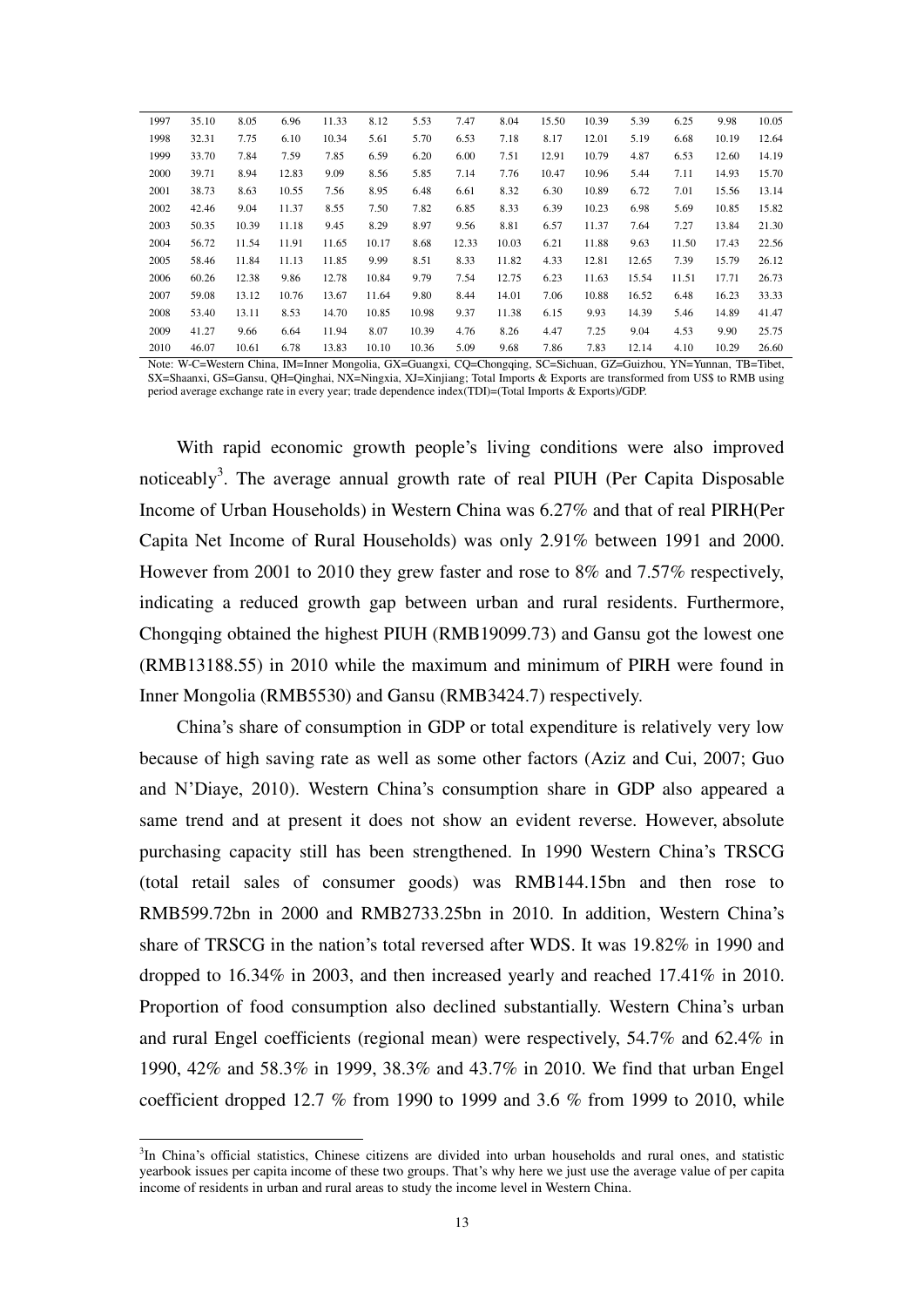rural Engel coefficient dropped 4.1 % and 14.5 % in corresponding periods, which indicated that rural living level was improved a lot after WDS. Moreover, western rural poverty has also been improved significantly. There were 512.2 million people in rural area of Western China living under the poverty line. In 2000 the poverty incidence was 20.8% and in 2009 the poverty population and incidence respectively dropped to 237.2 million and 8.3% (RSD, various versions).

# Ⅳ**. Constraints on Western China's Economic Development**

Previous analysis reveals that western development already obtained great achievements in the past decade. However various problems also surfaced, which doubtlessly would be serious constraints on the future economic development.

# **1. Intraregional Disparities and Growth Pole Development**

In recent years an exciting performance of China's economic development is that China's interregional disparities has put up a declining trend (Liu and Zhang, 2007; Fan and Sun, 2008; Fan, Kanbur and Zhang, 2010). But unfortunately, Western China's intraregional disparities have enlarged significantly after WDS. Theil index based on real GDP per capita of western regions rose from 0.031 in 2000 to 0.065 in 2010. This evoked us to rethink whether a uniform development strategy to western regions was much more effective in partial regions. Because western China includes 12 provinces and regions distributed in south, north, southwestern and northwestern areas where there exist enormous natural, geographical and economic differences as well as comparative advantages.

Another kind of disparities are urban-rural income disparities. Urban areas and their surrounding areas develop much faster than remote rural areas. Thus development gap between urban and rural areas still widened in the past decade, and such gaps in Western China are much bigger than the national level. Although uniform regional policy should not be identified as the only factor of enlarging intraregional disparities of Western China, diversified policies meeting local conditions can indeed contribute to preventing further widening of such disparities.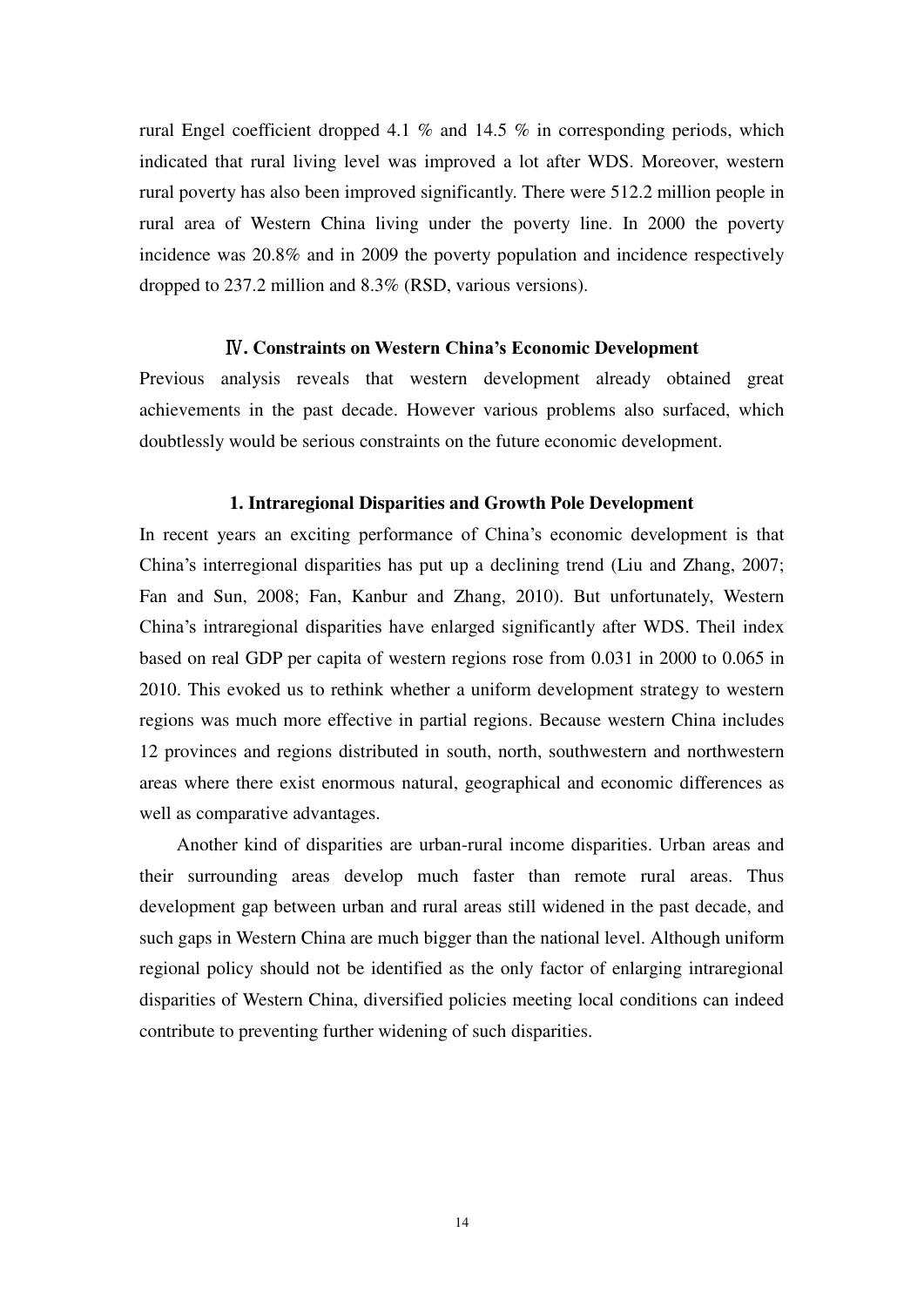

Note: Urban-to-rural Income Ratio= $U/R$ , where U is Per Capita Annual Disposable Income of Urban Households and R is Per Capita Annual Net Income of Rural Households. Urban-to-rural Income Ratio and Theil index are calculated by author based on income and regional GDP per capita of Western China, the data are from various issues of every region's statistic yearbooks.

**Figure 6: Regional and Urban-Rural Income Disparities in Western China** 

Actually, although central government successively implemented several key projects to promote rural development after WDS, western rural developing situation is still very grim. In 2009 Western China's rural population accounted for over 30% of the nation's total rural population and over 60% of the total population in Western China. While PIRH in Western China is only 53.3% of that in Eastern China, 55.6% of income is from household operations. Incomes from wages, salaries and properties are very low<sup>4</sup>. Moreover,  $60\%$  of China's rural poverty population is located in Western China, and poverty incidence rate and poverty intensity are also much higher than those in other regions (RSD, 2010).

Since 1980s China has been using Growth Pole Theory (GPT) to guide economic development of eastern regions, and finally built three growth poles, i.e., Pearl River Delta, Yangtze River Delta and Beijing-Tianjin-Tangshan areas. Rapid development of these poles and their driving effect on surrounding areas have proved the effectiveness of this practice. Then fostering regional growth poles became an import strategy of Western and Central China's development. Up to now central government has approved *Pan-Beibu Gulf Economic Zone* (2008), *Guanzhong-Tianshui Economic Zone* (2009) and *Chengdu-Chongqing Economic Zone* (2011) as three national level growth poles, they respectively locate in the northern, central and southern region of Western China. At the same time, some local governments also published their plans

 $\overline{a}$ 

<sup>4</sup>Ratios are calculated by author based on the data from *China Population and Employment Statistics Yearbook*  (China National Bureau of Statistics, 2010) and *China Statistical Yearbook* (China National Bureau of Statistics, 2010).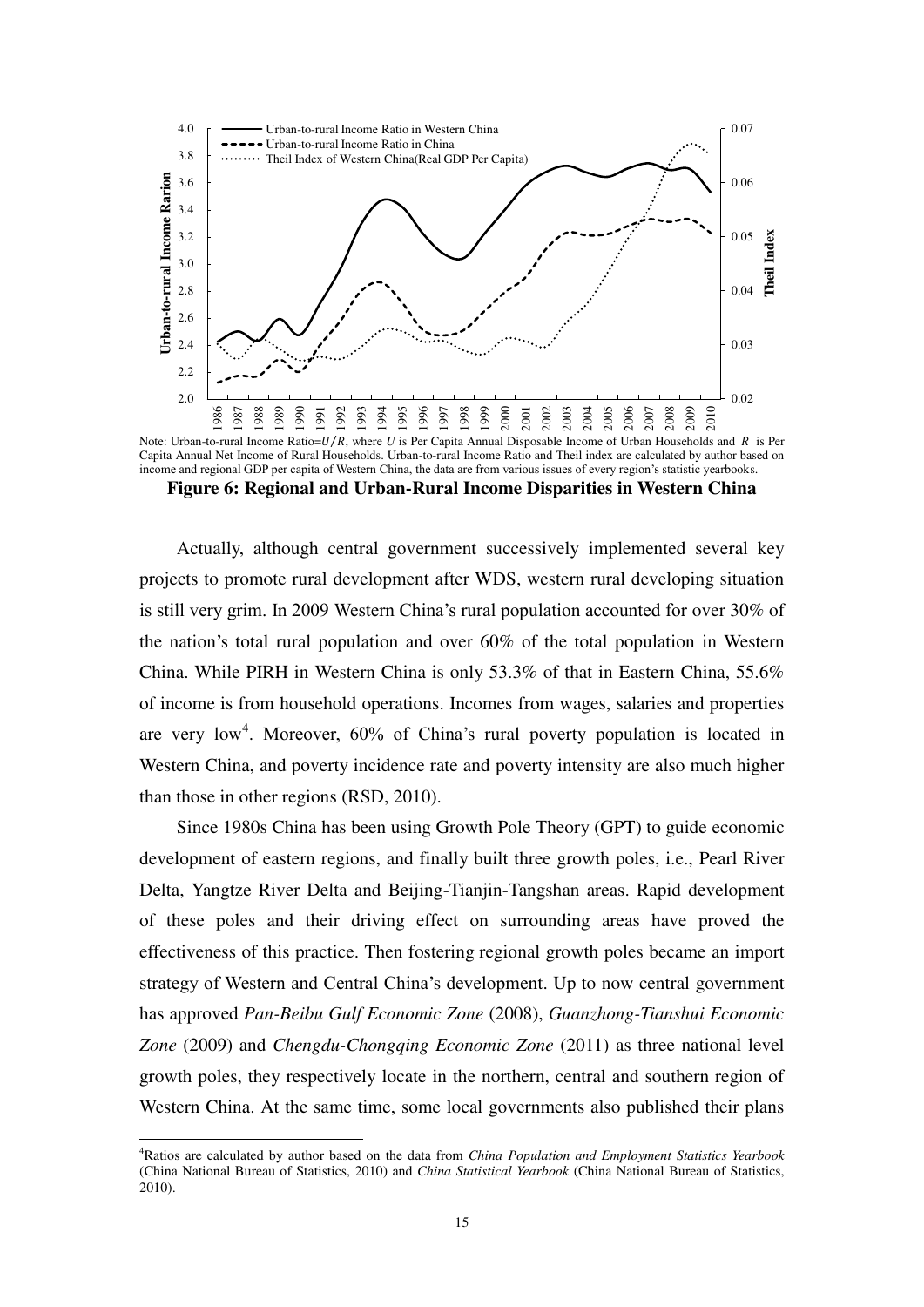about fostering smaller growth poles. Fortunately, empirical studies also prove that there exist spread–backwash effects in Western and Central China (Ke and Feser, 2010; Ke, 2010).

However, GPT also states that there exist two effects, [polarization](app:ds:polarization%20effect) and spreading, whose roles are opposite, thus whether economy eventually tends to develop in balance depends on the strength of polarization effect and spreading effect. Therefore, when growth pole is still in stage of self-reinforcing development, polarization effect may be stronger than spreading effect, and then regional economic as well as urban-rural disparities will enlarge. In the current stage of Western China's economic development, the problem may be that it still does not form a dominant growth pole whose spreading effect is stronger than polarization effect. These three national level growth poles need more time to strengthen and finally play their spreading roles.

#### **2. Capital Shortage and Outflows**

Capital shortage is a key factor restricting western regions' development and would sustain for a long time. Development capital of western regions still has a strong dependence on funds from policy and indirect financing. In terms of structure of investment in fixed assets, share of capital from national policy assignment and loans in Western China is much larger than that in other regions, while share of foreign and self-raising funds is relatively lower. Because of a lower return rate of investment and worse investment environment, western regions can hardly attract enough foreign capital, eastern regions' capital and private capital to invest in local industries.

Moreover, there exists serious capital outflow in Western China, which is definitely destructive in a region suffering from capital shortage, the ratio of loans to deposits supports this fact to a certain extent. According to statistical data from various local statistical yearbooks, Western China's ratio of loans to deposits reduced year by year in the past two decades, it declined from 125.37% in 1990 to 69.55% in 2010. For specific regions such as Tibet (23.27%), Xinjiang (56.06%) and Shanxi (60.85%), ratios were much lower than average level. Fortunately, governments have paid much attention to promoting trade and investment as well as improving investment environment as far as possible. However facts of capital shortage and outflow indicate that further efforts and more efficient solutions are required.

Another aspect is human capital shortage and brain drain. In recent years, central and local governments made great efforts on education and personnel training. Thanks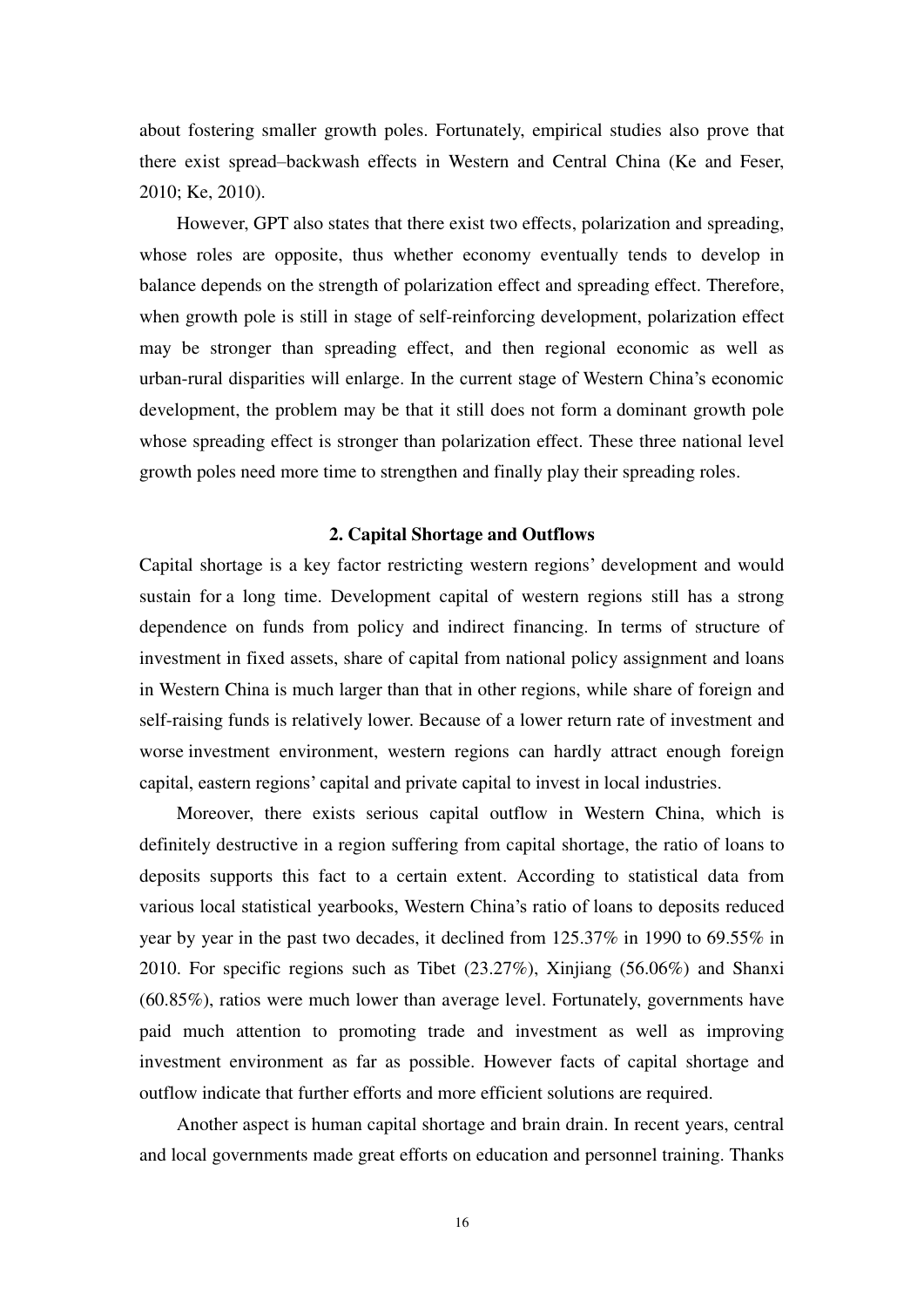to the gradually increased education input and promoting of policies for talents "Go west", stock of human capital of Western China has increased significantly. However, similar to investment capital, west regions are also suffering from shortage of human capital and brain drain. Due to disadvantages of income level, working and living environments, high level professionals tend to work in eastern coastal regions rather than western ones, e.g. even more than 90 percent of college and university graduates in Western China prefer to obtain employment in eastern regions (He, 2008).

Rural labor force drain in Western China is also remarkable. Since late 1980s, huge number of peasants began to leave their home and work in cities. The number of such peasants known as Rural Migrant Workers reached 154.33 million in 2009 (referring to outgoing rural migrant workers), of whom 31.6% were from Western China, and 59.1% of Western China's rural migrant workers moved outside their provinces to, especially, eastern regions. More importantly, most of outgoing rural migrant workers are young, strong and relatively better educated peasants, while the remaining ones are mainly sick, old and poorly educated people (NBS, 2010). Obviously, Rural labor force drain may cause negative impacts on Western China's rural economy, especially agriculture development and further national food security.

## **3. Backward Technology and Innovation Capability**

Technology progress is the source of long-term economic growth, it can not only improve factor productivity but also contribute to optimizing industrial structure while conversely, economic development can also promote technology progress. Generally, regions with higher technical level indicate higher economic development level. The problem is that both technology and economic development level of Western China are very low, recent studies also have proved that TFP contribution to growth in Western China was much lower than that in other regions (Jefferson, Hu and Su, 2006; Li, 2009).

As a key force of promoting technology progress, R&D expenditure scale of Western China increased significantly in the past decade, but even so, its shares in both GDP and national total are the lowest, and the share in national total expenditure reduced annually after WDS. For intra-regions of Western China, shares of Sichuan, Shaanxi and Chongqing remain some distance ahead of the other regions, and shares of Inner Mongolia and Guangxi increased sharply in recent years while other regions shared a small proportion.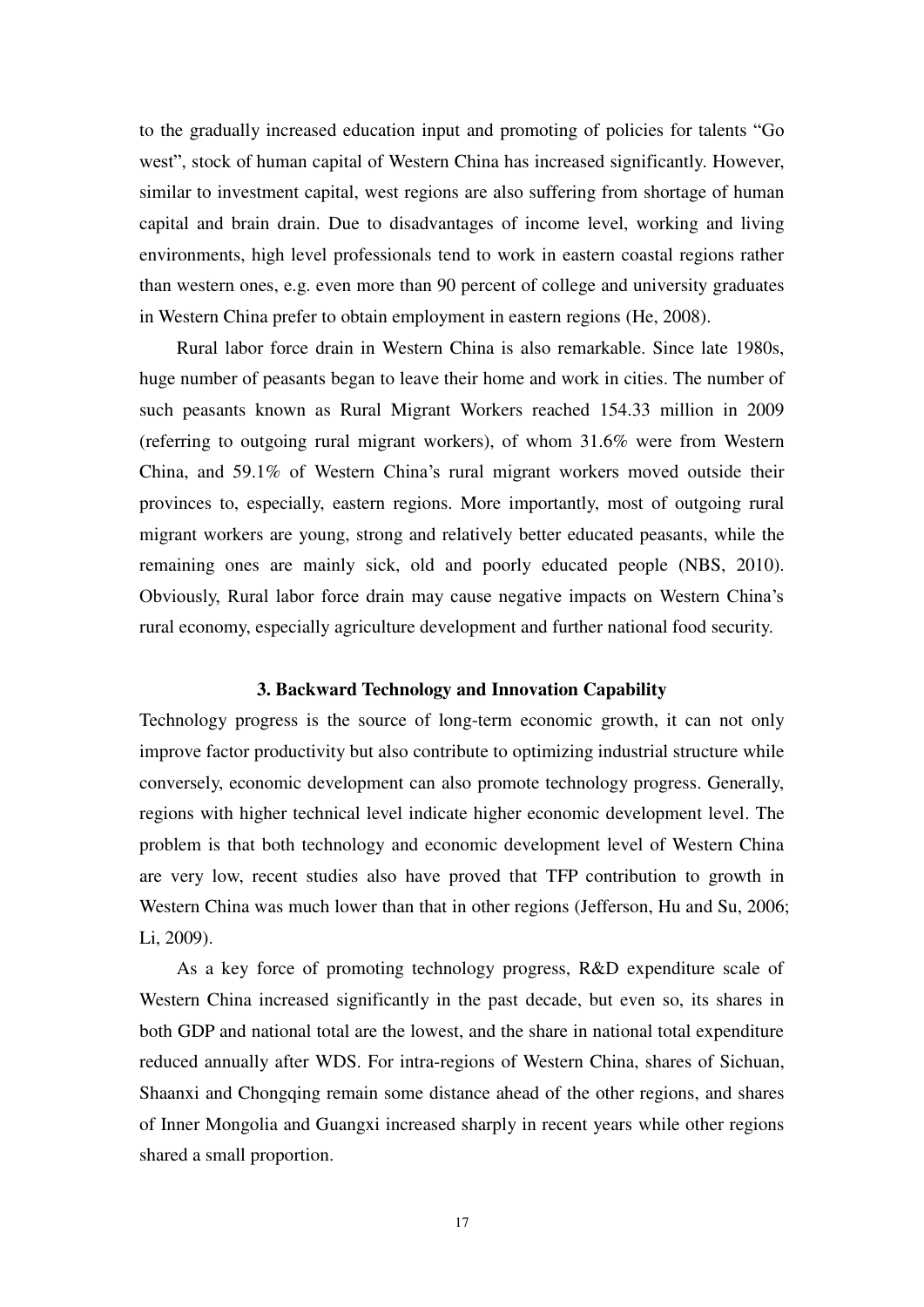|                                                                          |       | Tavic | v. Rud Expenditure Ecter of Western China |       |       |       |       |       |       |       |       |       |
|--------------------------------------------------------------------------|-------|-------|-------------------------------------------|-------|-------|-------|-------|-------|-------|-------|-------|-------|
|                                                                          | 1998  | 1999  | 2000                                      | 2001  | 2002  | 2003  | 2004  | 2005  | 2006  | 2007  | 2008  | 2009  |
| R&D Expenditure Share in GDP (%)                                         |       |       |                                           |       |       |       |       |       |       |       |       |       |
| Western China                                                            | 0.57  | 0.62  | 0.82                                      | 0.84  | 0.88  | 0.93  | 0.88  | 0.92  | 0.89  | 0.90  | 0.89  | 1.08  |
| Eastern China                                                            | 0.67  | 0.79  | 1.08                                      | 1.14  | 1.27  | 1.31  | 1.42  | 1.49  | 1.59  | 1.64  | 1.74  | 1.94  |
| Central China                                                            | 0.39  | 0.47  | 0.61                                      | 0.62  | 0.68  | 0.71  | 0.69  | 0.74  | 0.83  | 0.86  | 0.95  | 1.18  |
| Northeastern China                                                       | 0.58  | 0.60  | 0.71                                      | 0.85  | 1.04  | 1.10  | 1.18  | 1.24  | 1.18  | 1.20  | 1.16  | 1.36  |
| National                                                                 | 0.58  | 0.68  | 0.91                                      | 0.96  | 1.07  | 1.12  | 1.17  | 1.23  | 1.29  | 1.33  | 1.38  | 1.59  |
| R&D Expenditure Share in National Total R&D Expenditure (%)              |       |       |                                           |       |       |       |       |       |       |       |       |       |
| Eastern China                                                            | 59.42 | 61.38 | 63.40                                     | 63.79 | 64.49 | 64.75 | 66.97 | 67.31 | 68.28 | 68.21 | 67.97 | 65.84 |
| Central China                                                            | 13.25 | 13.58 | 13.06                                     | 12.34 | 11.97 | 11.80 | 11.13 | 11.26 | 12.03 | 12.29 | 13.17 | 14.38 |
| Western China                                                            | 17.41 | 16.32 | 15.72                                     | 15.19 | 14.19 | 14.27 | 12.86 | 12.74 | 11.90 | 11.90 | 11.72 | 12.49 |
| Northeastern China                                                       | 9.92  | 8.71  | 7.82                                      | 8.68  | 9.35  | 9.18  | 9.04  | 8.69  | 7.78  | 7.61  | 7.14  | 7.29  |
| Provincial R&D Expenditure Share in R&D Expenditure of Western China (%) |       |       |                                           |       |       |       |       |       |       |       |       |       |
| Inner Mongolia                                                           | 1.46  | 1.89  | 2.37                                      | 2.45  | 2.62  | 2.86  | 3.08  | 3.75  | 4.61  | 5.48  | 6.27  | 7.18  |
| Guangxi                                                                  | 1.84  | 2.18  | 5.94                                      | 5.05  | 4.92  | 5.04  | 4.69  | 4.68  | 5.10  | 4.99  | 6.07  | 6.51  |
| Chongqing                                                                | 6.21  | 6.67  | 7.19                                      | 6.30  | 6.86  | 7.82  | 9.35  | 10.24 | 10.33 | 10.65 | 11.12 | 10.96 |
| Sichuan                                                                  | 35.65 | 35.98 | 31.87                                     | 36.24 | 33.65 | 35.61 | 30.85 | 30.94 | 30.17 | 31.52 | 29.63 | 29.59 |
| Guizhou                                                                  | 3.08  | 3.04  | 2.97                                      | 3.37  | 3.30  | 3.54  | 3.43  | 3.54  | 4.06  | 3.11  | 3.50  | 3.64  |
| Yunnan                                                                   | 5.27  | 5.66  | 4.83                                      | 4.86  | 5.32  | 4.94  | 4.95  | 6.83  | 5.85  | 5.86  | 5.73  | 5.14  |
| Tibet                                                                    | 0.46  | 0.10  | 0.17                                      | 0.13  | 0.27  | 0.14  | 0.14  | 0.11  | 0.14  | 0.16  | 0.23  | 0.20  |
| Shaanxi                                                                  | 33.51 | 32.41 | 35.12                                     | 32.60 | 33.00 | 30.48 | 33.02 | 29.62 | 28.35 | 27.58 | 26.49 | 26.14 |
| Gansu                                                                    | 8.22  | 7.66  | 5.15                                      | 5.28  | 5.96  | 5.73  | 5.69  | 6.28  | 6.70  | 5.83  | 5.88  | 5.14  |
| Qinghai                                                                  | 0.98  | 0.85  | 0.92                                      | 0.74  | 1.13  | 1.08  | 1.20  | 0.95  | 0.93  | 0.86  | 0.72  | 1.05  |
| Ningxia                                                                  | 1.03  | 0.92  | 1.17                                      | 0.96  | 1.06  | 1.07  | 1.21  | 1.02  | 1.39  | 1.69  | 1.40  | 1.44  |
| Xinjiang                                                                 | 2.29  | 2.65  | 2.30                                      | 2.02  | 1.91  | 1.70  | 2.38  | 2.05  | 2.37  | 2.27  | 2.96  | 3.01  |

**Table 5: R&D Expenditure Level of Western China** 

Note: The share are calculated by author based on R&D expenditure (current prices) of every regions, National total value is summation of provincial value. The Data are from various issues of *China Statistical Yearbook on Science and Technology* (Ministry of Science and Technology of National Bureau of Statistics, Various Issues).

To improve technological level, western regions need to enhance innovation capabilities. In fact, although innovation capability of Western China in general is much weaker than that of Eastern and Central China, economic benefit derived from innovation capability is not too bad: even better than that in Central China. Innovation capability of Sichuan and Shaanxi province is stronger than that in most regions in Central China and also stronger than certain regions in Eastern China (Liu and Hu, 2002). Therefore, building up a better innovation environment will be an effective solution to promoting technology progress and eventually benefitting industrial structure upgrading.

#### **4. Industry Development and Ecological Environment**

Western China is now in the stage of a rapid industrial restructuring, where certain pressing issues need to be addressed seriously. Firstly, contributions of industrial and service sectors to employment are very low although they obtained a very high share in GDP, over half labors are employed by the primary industry. Secondly, western regions mainly focused on resource-intensive and labor-intensive industries with a slow growth of high-tech and emerging industries. The last one is the extremely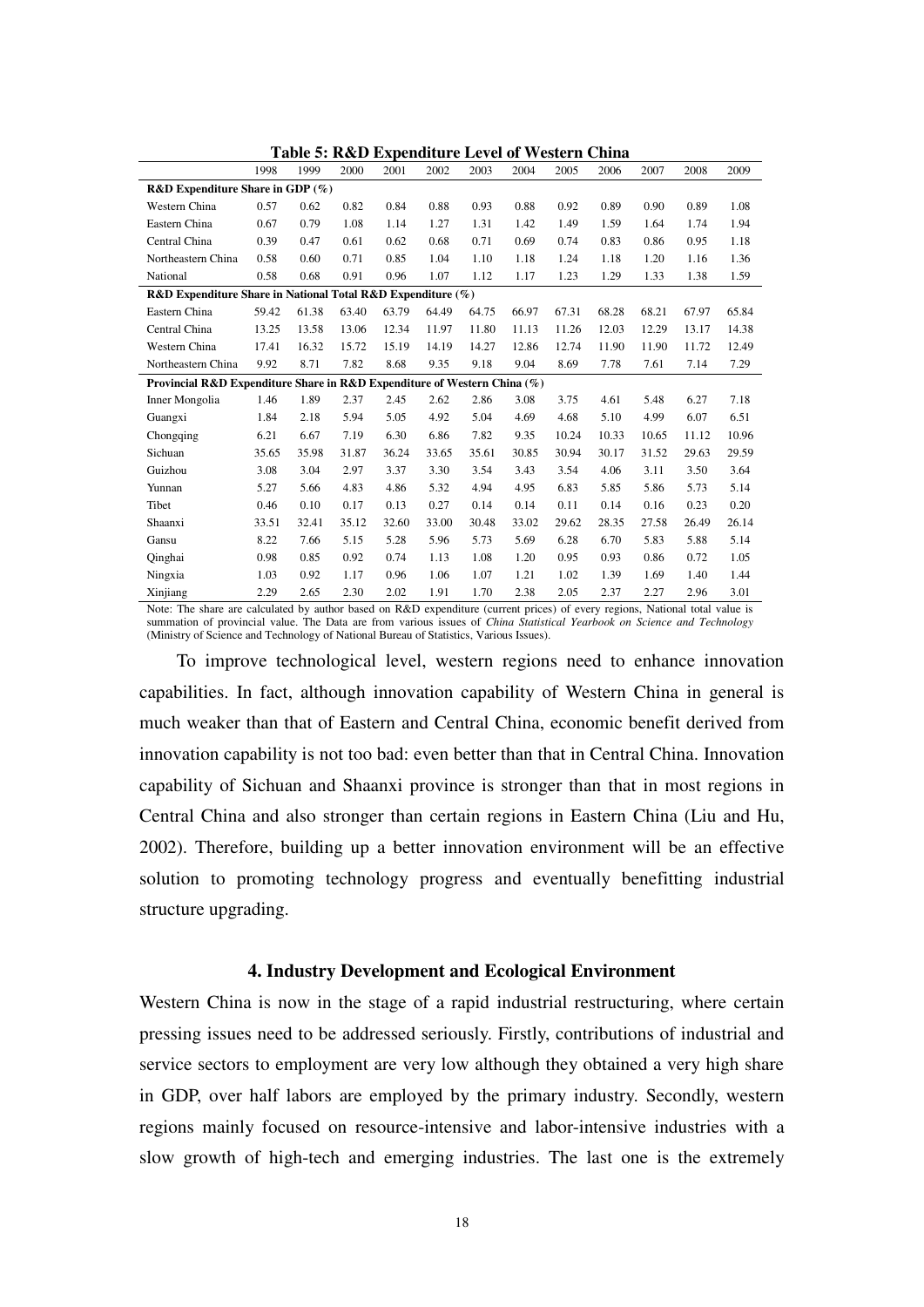uneven distribution of industries in Western regions, where industries are mainly distributed in Sichuan, Shaanxi and Guangxi province. The level of industrialization in Western China's other regions' remains very low and these regions have not yet found [appropriate](app:ds:appropriate) leading industries with comparative advantages. Moreover, underdeveloped service industries, especially producer services such as logistics and [financial industries,](app:ds:financial%20industry) cannot match the rapid growth of manufacturing industry.

 Inefficient resource development resulted in serious resources waste and environmental damage due to backward technology, lack of scientific planning and over-exploitation, thus ecological environment in Western China deteriorated rapidly especially in 1990s. Since late 1990s, the government successively implemented several effective projects such as "Return Grain Plots [to](http://dict.linewow.com/query/to/) [Forests](http://dict.linewow.com/query/forests/)", "Returning Grazing Land to Grassland", "Protection of Natural Forests", "Soil and Water Conservation" and so on; by which environmental deterioration slowed down in recent years. However, the situation of "partial improvement and overall deterioration" remains to be changed. Studies show that soil erosion areas in Western China currently accounted for more than 80% in the nation's total and the area of desertification accounted for over 90% (Liu, 2011). Deterioration of ecological environment finally caused constant natural disasters and also resulted in huge economic losses. If exploitation of resources remains in an inefficient, high waste and high damage pattern, a fragile ecological environment will be a significant constraint on the sustainable development in western areas.

# **5. Patterns for Infrastructure Construction**

There exist mainly three problems in the public infrastructure in Western China. The first one is the inadequate and backward public infrastructure, especially in the fields of transportation, health and medical service, education and social security, and it is particularly prominent in rural areas. The second one is that infrastructure construction excessively depend on state funds and bonds, while private investment in infrastructures has not yet been widely utilized. These two problems are not so difficult in that they can be solved through increasing investment and reforming investment system.

The last but also the most important one lies in benefit allocation. Following the current construction pattern, most of social and economic benefits created by infrastructure construction flow out rather than localize in western regions. Firstly, a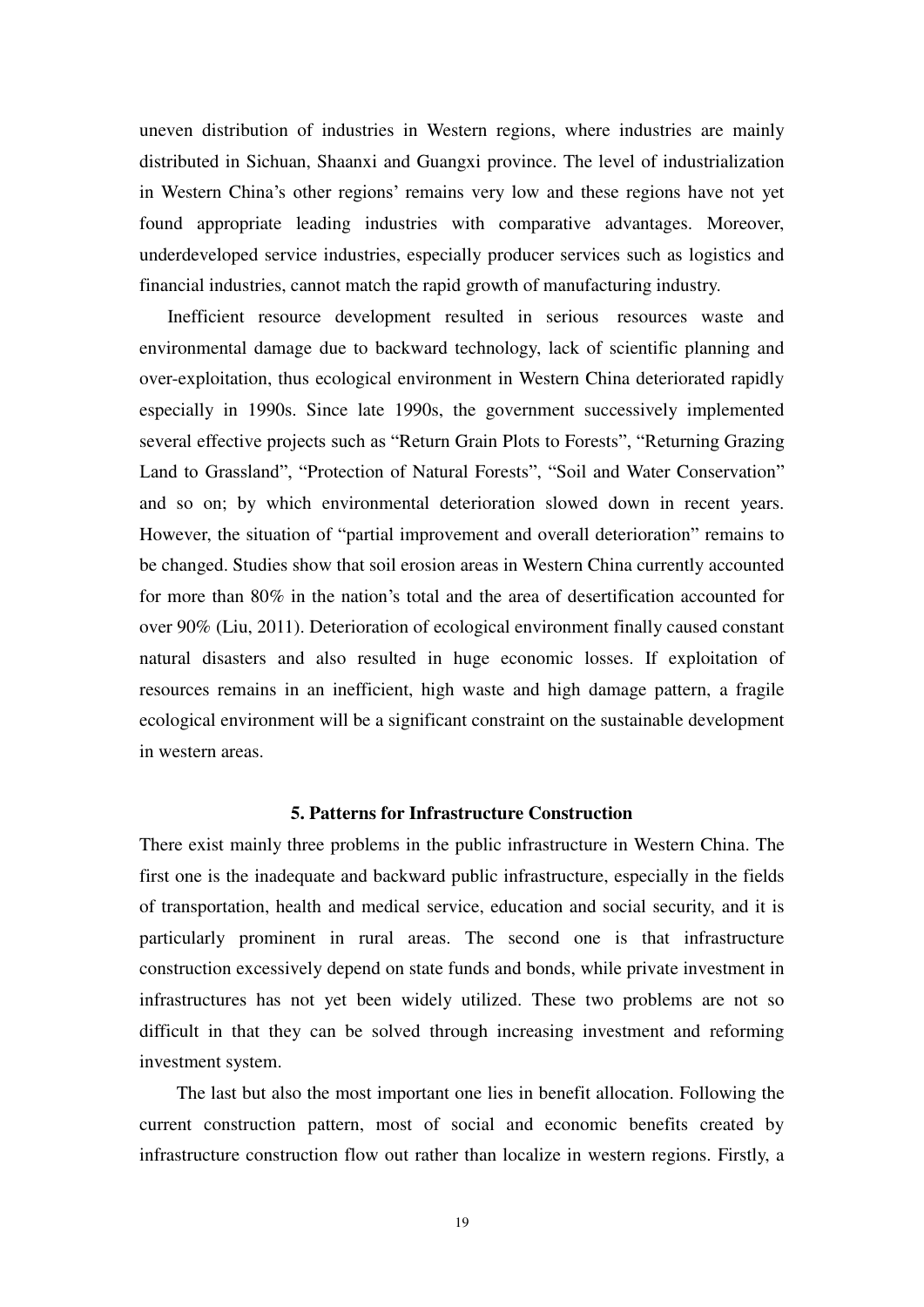large portion of funds invested in construction projects are actually spent on [engineering equipments](app:ds:engineering%20equipment), which are mainly produced in eastern regions, thus western regions just gain fewer economic benefits in the construction period. Secondly, some key projects, such as "West-East Electricity Transmission" and "West-East Gas Transmission", are national strategic programs, in which raw materials and energy are transmitted to eastern regions at a very low price, thus western regions where upstream industries mainly locate can only gain a small share of the benefits with eastern regions being the chief beneficiaries. Thirdly, key projects in Western China are mainly implemented by state-owned central enterprises, part of whose income tax is channeled to the central government based on the current tax system, thus little profit is left in western regions. Moreover, resource development dominated by large enterprises owned by the state government has little industrial relevancy with western local industries and therefore, its driving effect on western industries development is also weak.

# Ⅴ**. Conclusions and Prospects**

Based on the above a statistical description and analysis on various economic indicators in this paper, we can find that Western China's economic development occurred a dramatic reversion after implementation of WDS, which implies that, to some extent, WDS has played a significant role in promoting economic development of western regions. Economic performance in the past decade demonstrates that West China has entered a period of rapid and stable development, where gradually improved infrastructure and increased key preferential policies provide basic supports for future development. But even so, appropriate strategy upgrading is necessary as usual for western development in next stage.

Policy framework should be updated appropriately at first. Promoting policies to western regions are supposed to match local conditions, taking differences in natural and geographical environment as well as economic bases and comparative advantages into consideration. The present unified policies employed in different western regions would hinder areas to develop their own economies in the light of local conditions. Actually, learning from the practice of European Union, we can make different policies for different regions according to local conditions. For example, Western China can be divided into several territorial zones according to levels of economic development, and then carry out different development policies in each zone.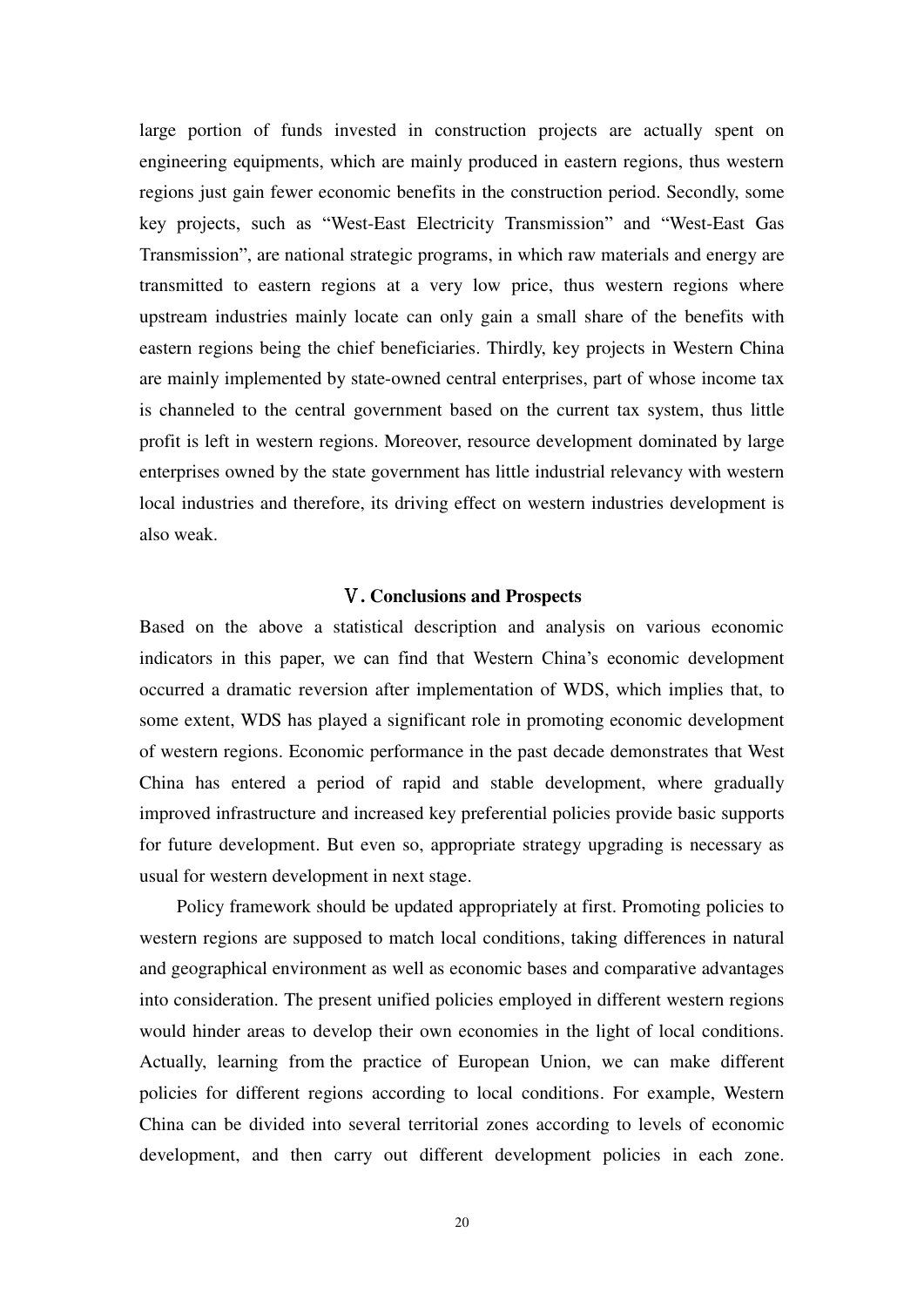Furthermore, it is feasible to expand policymaking power of local governments. The current policy framework leads to an over-reliance on support from the central government, which places local governments in a harmful competition for funds and special benefits from above rather than to work out solutions by themselves. Moreover, a decentralized legislative power exercised by local governments will maximize the role of market mechanism and reduce mandatory [intervention](app:ds:intervention%20policy) policies. For instance, we consider that HHA policy must be weakened and EWI policy should be strengthened.

As far as fiscal policies are concern, we believe that three aspects need to be strengthened. First of all, the central government must unceasingly increase transfers to local governments in Western China so as to narrow financial strength gap and further equalize the levels of public service. In fact, transfer payments used to adjust local governments' financial strength are very limited in China. Generally, 30%-40% of local governments' fiscal revenues is from superior government's financial transfers in developed countries. However, in China the ratio of general transfers from the central government to total local government revenues was 18.14% in 2010, and dedicated transfers used to equalize local governments' financial strength was only 6.52% of the total local government revenues (MOF, 2011). We can also enhance local governments' financial strength through increasing their proportion in shared taxes (i.e. central and local government shares with fixed rate, for instance, 75% of value-added tax is now for the central government and 25% for local ones). Finally, more financial subsidies should be provided to western regions' manufacture insofar as they conform to WTO rules. For example, the government can subsidize the loan interest to reduce the capital use cost of enterprises in their implementation of projects encouraged by the state.

Tax preferential policy played a key role in WDS, yet the range of beneficiaries was not as wide as should be. An investigation report revealed that enterprises benefitted from tax preferential policy of WDS accounted for less than 5%, and if enterprises enjoying special tax preference (e.g., Tax on the Use of Arable Land) were excluded, actual beneficiaries were less than 2% (Zhou et al, 2009). Obviously, it is very important to lower the entering benchmark of preferential policy and expand preferential range. Besides, the present value-added tax (VAT) system in Western China has to be reformed. In 2004 a pilot program was initiated in Northeastern China whereby consumption VAT substituted for production VAT and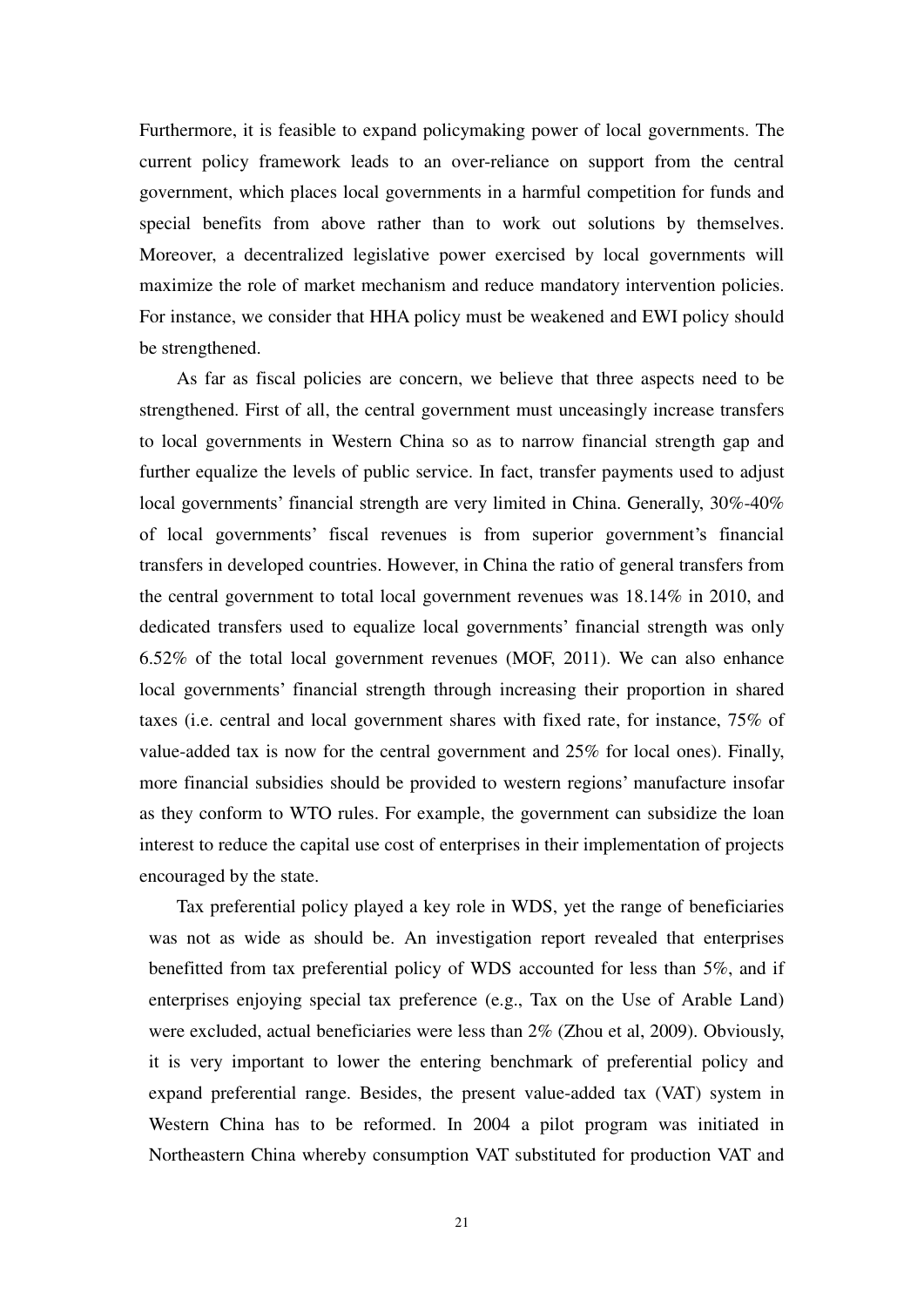then in 2007 this program was extended to Central China. VAT reform has greatly stimulated the technological updating, industrial restructuring and the development of [industrial clusters](app:ds:industrial%20cluster) in these regions. However, at present production VAT is still adopted in Western China.

For industrial capital constraints and financing difficulty of small and medium-sized enterprises (SMEs), establishing investment funds and microfinance institutions are usually useful strategies. As we know, regional investment funds have played a significant role in developing underdeveloped area in some countries and regions. In fact, establishing development funds for Western China was proposed by some scholars even before WDS was implemented, we still consider that it is a quite good option for improving WDS. Private Equity Fund (REF) can also be an important fund source for local industrial development. In 2008 the first REF in Western China, i.e. an industrial investment fund was approved and established in Mianyang, Sichuan province. Funds thus raised were mainly invested in high-tech industries, environmental protection industries and urban infrastructure construction, and the results were quite encouraging. Microfinance institutions can not only provide financing channels for SMEs and minor enterprises but also improve financial services in rural areas. Although in western regions some local commercial banks and township banks were established under the promotion of government, and microfinance market was developed in a satisfactory way in the past decade, microfinance still needs to be further expanded and improved.

Inadequate transportation infrastructure remains a bottleneck in the development of Western China. One of the most important projects is to further improve interregional transportation network within Western China so as to promote western integration. Geographically Western China is divided into three areas, namely, southwestern, northwestern and [Qinghai-Tibet Plateau](app:ds:Qinghai-Tibet%20Plateau), each with enormous differences in natural conditions. Transportation network connecting these three areas is still inadequate, thus it is necessary to build or improve highways and railways between Sichuan and Tibet, Chongqing and Shaanxi as well as Xinjiang and Tibet. Meanwhile, transportation infrastructure in rural areas, poverty-stricken areas, remote mountain areas and areas inhabited b[y minority nationalities](app:ds:The%20Minority%20Nationality%20Regions) should also be improved unceasingly. Governments in western areas should further intensify their efforts to develop education, science, technology and exploitation of human resource so as to boost innovation capacity and solve the problem of human capital shortage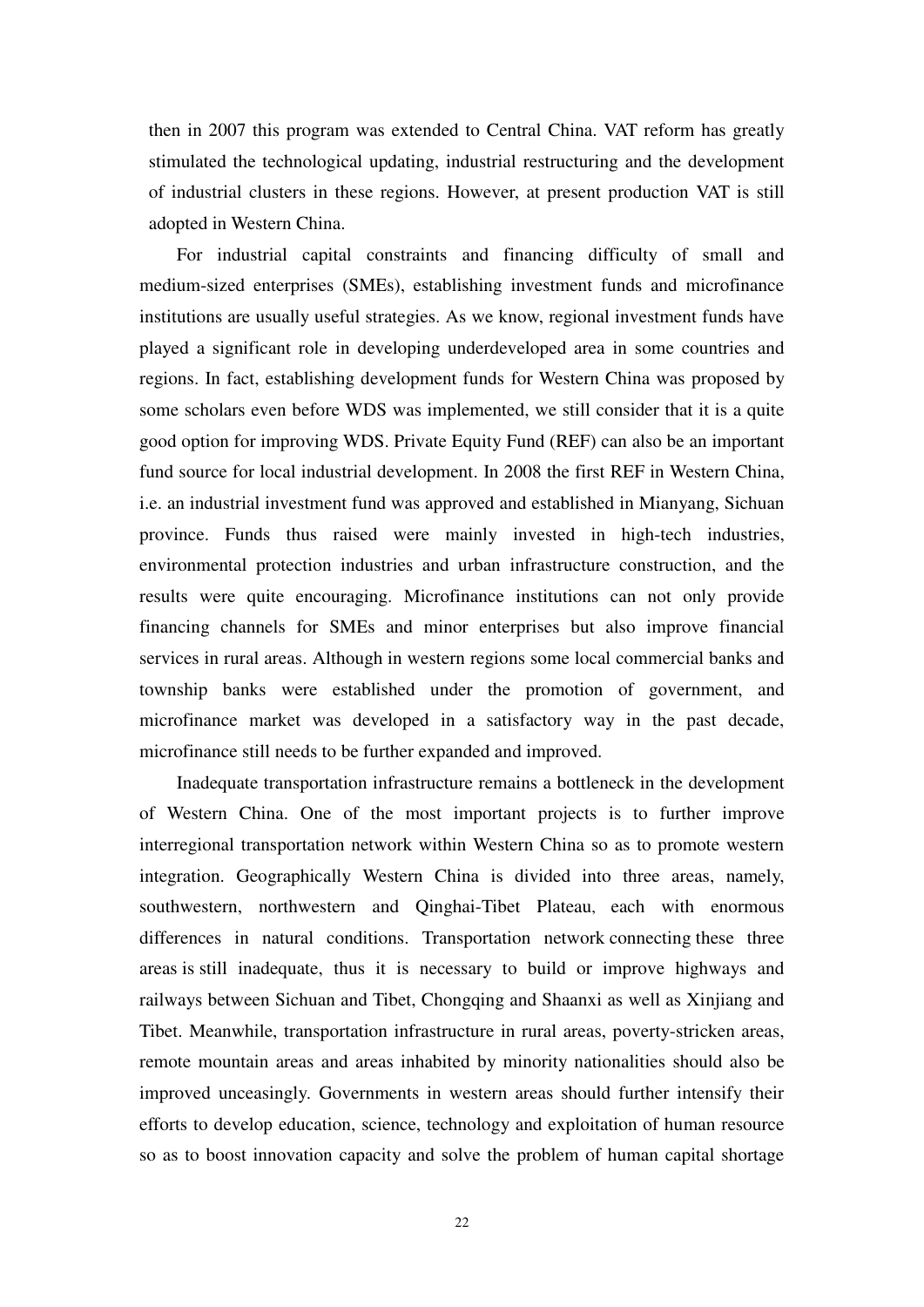and brain drain.

As for policies concerning resource development and environmental protection, the most urgent task is to reform the existing resource tax and development pattern. Currently, the resource tax rate is very low (for example, real tax rate imposed on petroleum and gas is less than 5%), which is definitely not conducive to energy saving and environmental protection. Therefore, tax rate should not only be increased appropriately but also be diversified according to degrees of threats to local environment. In regions where environment has been severely damaged due to inappropriate resource development, tax must be imposed at a higher rate, and resource tax revenues should be mainly used for local environmental protection. We also hold the opinion that it is necessary to establish a reasonable benefit allocation system for national projects related to western resource development so that western regions can obtain their deserved benefits.

Finally, in order to address the issue that "how to increase farmer's profits", we propose adopting a farm produce subsidy known as "Subsidy to Circulation Link If *High Price, and Subsidy to Production Link If Low Price*<sup>"</sup>, which means that the government provides financial subsidies to those engaged in processing, marketing and consuming agricultural products when the prices of such produce are too high, and provides financial subsidies to farmers when the prices are too low. This subsidy policy can not only stabilize the final prices of agricultural products but also protect farmers' benefits. However, the most effective solution to the foresaid issue remains to further reform the system of dual- ownership of [land i](app:ds:land%20system)n rural areas, and allow land to be used for investment and/or operation in various patterns, thus farmers can obtain additional profits from intensive and [scale operation](app:ds:scale%20management) of land.

#### **Preference**

- Aziz, Jahangir, and Cui, Li, 2007, "Explaining China's Low Consumption: The Neglected Role of Household Income," *IMF Working Paper* 07/181.
- Chan, Kam Wing and Wang, Man, 2008, "Remapping China's Regional Inequalities, 1990-2006: A New Assessment of de Facto and de Jure Population Data," *Eurasian Geography and Economics*, 49, 21-56.
- Cao, Yushu, 2007, "On the East-West Interaction," China National Conditions and *Strength*, Vol.16, No.11, 6-8.
- Démurger, Sylvie, 2001, "Infrastructure Development and Economic growth: An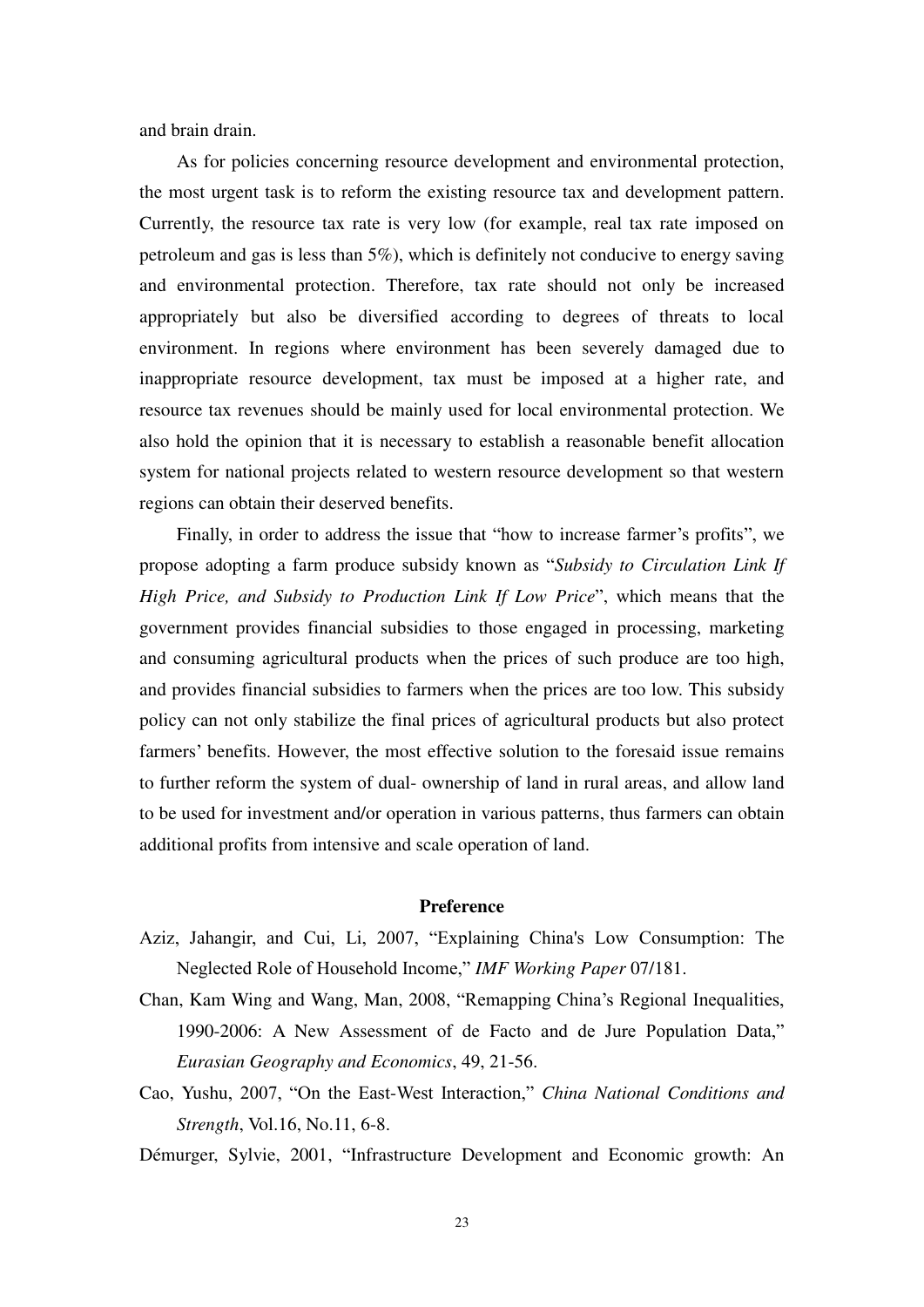Explanation for Regional Disparities in China," *Journal of Comparative Economics*, 29, 95-117.

- Fan, C. Cindy and Sun, Mingjie, 2008, "Regional Inequality in China, 1978-2006," *Eurasian geography and Economics*, 49, 1-20.
- Fan, Shenggen, Kanbur, Ravi and Zhang, Xiaobo, 2010, "China's Regional Disparities: Experience and Policy," *Department of Applied Economics and Management Working Paper* 2010-03, Cornell University.
- Graham, Edward M. and Wada, Erika, 2001, "Foreign Direct Investment in China: Effects on Growth and Economic Performance," In Peter Drysdale (Ed.) *Achieving High Growth: Experience of Transition Economies in East Asia*, Sydney: Oxford University Press.
- Gao, Xincai and Tong, Changfeng, 2008, "Gradual Evolution of China's Regional Policies Over the Past Three Decades," *Tribune of Study*, Vol.24, No.12, 41-45.
- Golley, Jane, 2007, "China's Western Development Strategy and Nature versus Nurture," *Journal of Chinese Economic and Business Studies*, 5, 115-129.
- Guo, Tengyun, Lu, Dadao and Gan, Guohui, 2002, "China's Regional Development Policy and Its Sound Effects on the Economic Development of Coastal Zones and Central & Western Areas Over the Past Two Decades," *Geographical Research*, Vol.21, No.4, 504-509.
- Guo, Kai and N'Diaye, Papa, 2010, "Explaining China's Low Consumption: The Neglected Role of Household Income", *IMF Working Paper* 10/93.
- He, Yiming, 2008, "The Employment Preference of Graduates in the Segmented Labor Market," *[Finance & Economics](http://c.wanfangdata.com.cn/Periodical-cjkx.aspx)*, Vol.52, No.9, 116-123.
- Jefferson, Gary H., Hu, Albert G. Z. and Su, Jian, 2006, "The Sources and Sustainability of China's Economic Growth," *Brooking Papers on Economic Activity*, Vol.2006, No.2, 1-47.
- Ke, Shanzi, 2010, "Effects of Urban Growth Poles on Economic Development in Central and Western China," *Geographical Research*, Vol.29, No.3, 521-534.
- Ke, Shanzi and Feser, Edward, 2010, "Count on the Growth Pole Strategy for Regional Economic Growth? Spread-Backwash Effects in Greater Central China," *Regional Studies*, Vol.44, No.9, 1131-1147.
- Li, Kui-Wai, 2009, "China's Total Factor Productivity Estimates by Region, Investment Sources and Ownership," *Economic Systems*, Vol.33, No.3, 213-230.
- Li, Shi, 2008, "Rural Migrant Workers in China: Scenario, Challenges and Public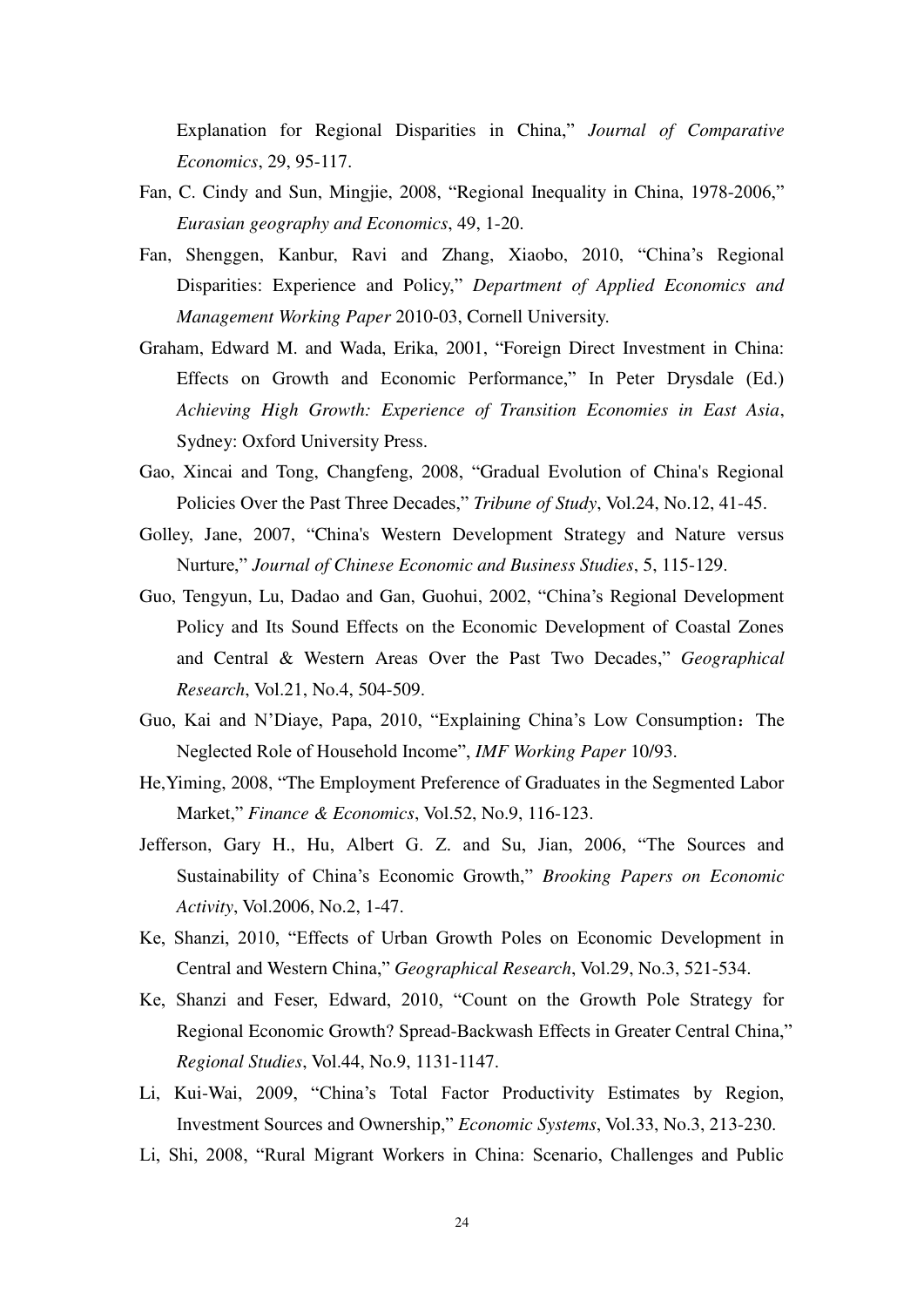Policy,‖ *ILO Working Paper* No. 89, Geneva: Policy Integration and Statistics Department, International Labour Office.

- Liu, Xielin and Hu, Zhijian, 2002, "The Pattern of China Regional Innovation Capability and Its Implication," *Studies in Science of Science*, Vol.20, No.5, 550-556.
- Liu, Yilei, 2011, "Development of the Western Region and the Great-leap-forward Development of Xinjiang," Beijing: Social Science Academic Press (China).
- Liu, Shucheng and Zhang, Xiaojing, 2007, "The Features of China's Sustained High Growth and the Decline of Regional Economic Disparity," *Economic Research Journal*, Vol.53, No.10, 17-31.
- Lu, Zheng and Deng, Xiang, 2009, "The Historical Evolution and Evaluation of Development Policies for Western China," MPRA Paper 33873, University Library of Munich, Germany.
- Lai, Hongyi Harry, 2002, "China's Western Development Program: Its Rationale, Implementation, and Prospects," *Modern China*, 28, 432-466.
- Ma, Jun, 2009, "Over-exploitation in Southwestern China Is not Conducive to Energy Saving,‖ *Science Times*, 2009-2-18, Page.A4.
- MOF(China Ministry of Finance), 2011, "National Financial Accounts 2010," *Fi nancial Data of Budget Department*, [http://yss.mof.gov.cn/2010juesuan/index.](http://yss.mof.gov.cn/2010juesuan/index.html) [html.](http://yss.mof.gov.cn/2010juesuan/index.html)
- Naughton, Barry J., 2004, "The Western Development Program", In Barry J. Naughton and Dali L. Yang(Ed.) *Holding China Together: Diversity and National Integration in the Post-Deng Era*, New York: Cambridge University Press, 253-295.
- RSD(Rural Survey Department of China National Bureau of Statistics), various versions, "Poverty Monitoring Report of Rural China," Beijing: China Statistics Press.
- $SIC(China State Information Center), 2005, "Extractianity five years the Five$ e-years Progress of Western Development Strategy," Special Report of Fiv *e-years Western Development*, [http://www.chinawest.gov.cn/web/NewsInfo.asp?](http://www.chinawest.gov.cn/web/NewsInfo.asp?NewsId=28366) [NewsId=28366.](http://www.chinawest.gov.cn/web/NewsInfo.asp?NewsId=28366)
- NBS(Rural Survey Department of China National Bureau of Statistics), 2010, "Monitoring and Survey Report for Rural Migration Workers in 2009," Sta *tistical Analysis Report*, 2010-03-19, [http://www.stats.gov.cn/tjfx/fxbg/t20100](http://www.stats.gov.cn/tjfx/fxbg/t20100319_402628281.htm)